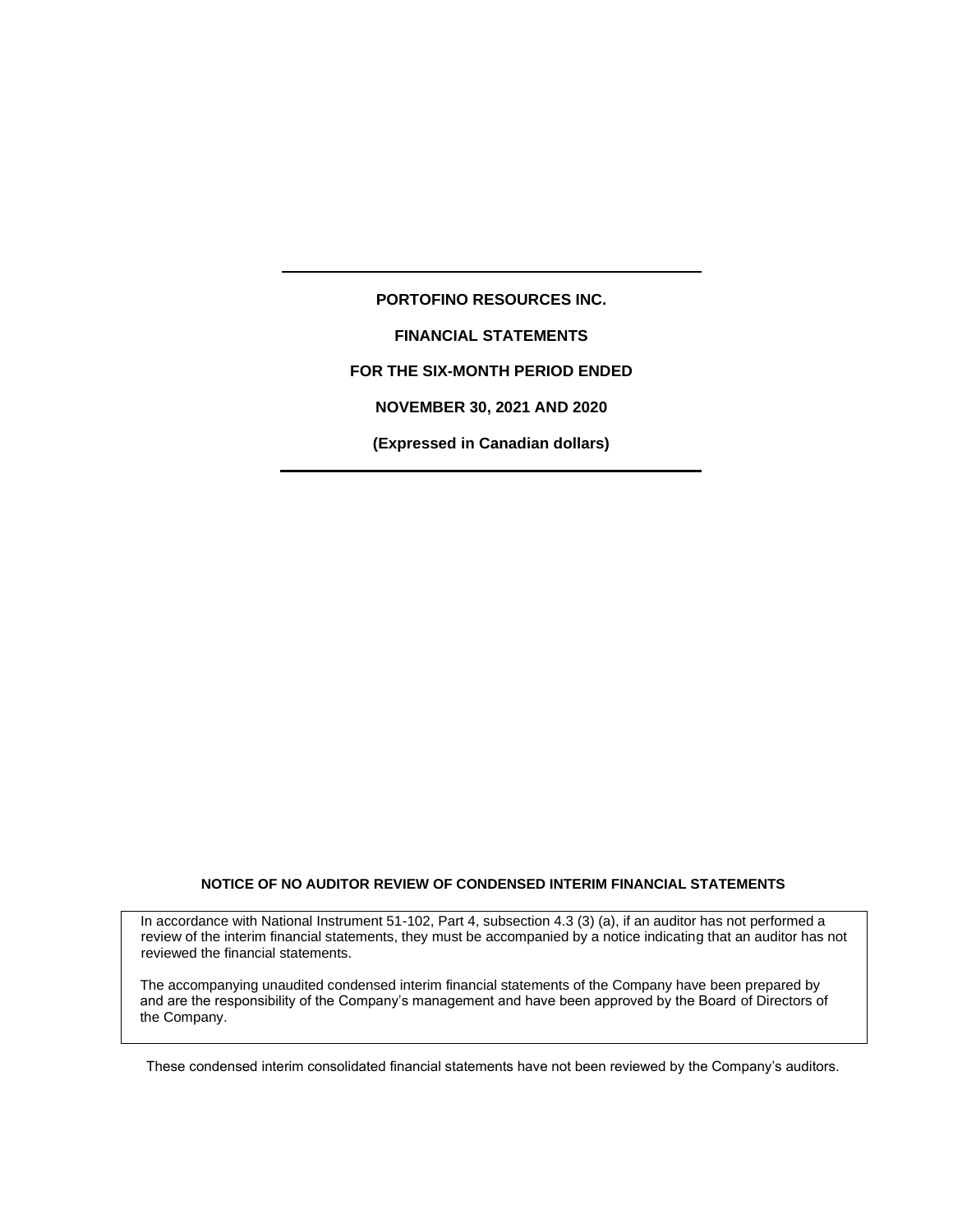# **PORTOFINO RESOURCES INC. STATEMENTS OF FINANCIAL POSITION AS AT NOVEMBER 30, 2021, AND MAY 31, 2021** (Expressed in Canadian dollars) (Unaudited)

**Note November 30, 2021. May 31, 2021**  $\textcircled{\scriptsize{s}}$   $\textcircled{\scriptsize{s}}$ **ASSETS** CURRENT Cash 796,279 274,111 Amounts receivable 142,224 15 and 193,515 142,224 Taxes receivable 26,410 56,294 Prepaid expenses 67,805 1,069,270 540,434 **LIABILITIES**  CURRENT Accounts payable and accrued liabilities 8,10 47,228 60,044 **EQUITY**  SHARE CAPITAL 6 8,416,143 7,156,779 CONTRIBUTED SURPLUS 6 1,052,894 966,952 DEFICIT (8,446,995) (7,643,341) 1,022,042 480,390 1,069,270 540,434

NATURE OF BUSINESS AND CONTINUING OPERATIONS (Note 1)

Approved and authorized for issue on behalf of the Board on January 27, 2022

*/s/ "David Tafel"* CEO */s/ "Jeremy Wright"* CFO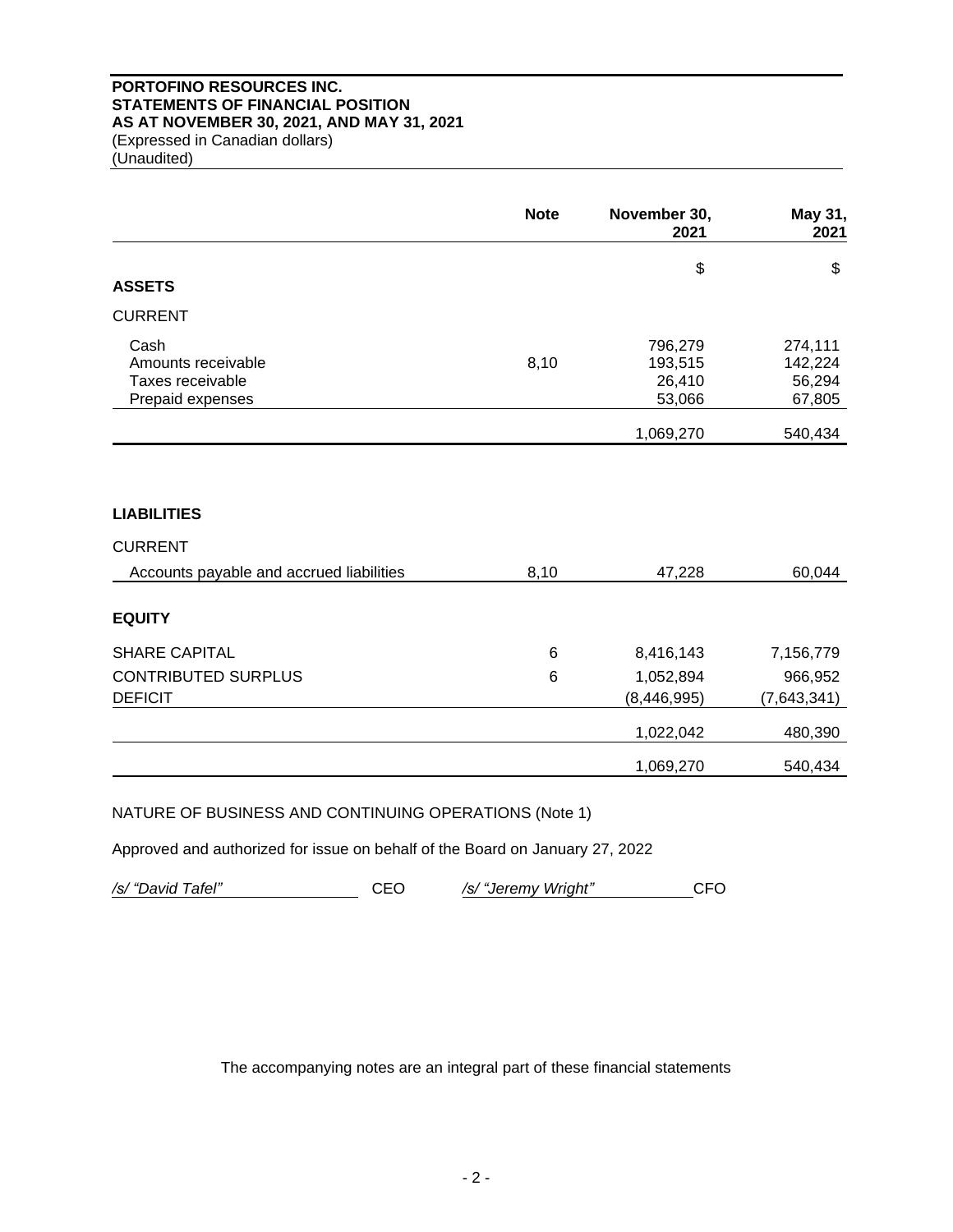# **PORTOFINO RESOURCES INC. STATEMENTS OF COMPREHENSIVE LOSS FOR THE SIX-MONTH ENDED NOVEMBER 30, 2021, AND 2020** (Expressed in Canadian dollars)

(Unaudited)

|                                                                 |             | Three-month ended |                           | Six-month ended |                           |
|-----------------------------------------------------------------|-------------|-------------------|---------------------------|-----------------|---------------------------|
|                                                                 |             |                   | November 30, November 30, |                 | November 30, November 30, |
|                                                                 | <b>Note</b> | 2021              | 2020                      | 2021            | 2020                      |
|                                                                 |             | \$                | \$                        |                 |                           |
| <b>EXPENSES</b>                                                 |             |                   |                           |                 |                           |
| Amortization                                                    |             |                   |                           |                 |                           |
| Consulting fees                                                 |             | 234,385           | 341,167                   | 277,485         | 432,667                   |
| Due diligence costs                                             |             |                   |                           |                 |                           |
| General exploration                                             |             | 59,308            | 185,134                   | 162,744         | 374,873                   |
| expenditures<br>Investor communications                         |             | 69,788            | 77,000                    | 141,530         | 298,200                   |
| Management fees                                                 | 8           | 37,500            | 43,900                    | 76,200          | 67,300                    |
| Office                                                          |             | 35,133            | 21,188                    | 60,228          | 36,968                    |
| Professional fees                                               | 8           | 28,169            | 23,500                    | 49,669          | 45,646                    |
| Rent                                                            |             | 3,380             | 9,943                     | 11,388          | 27,129                    |
| Share-based compensation                                        |             |                   |                           |                 | 160,000                   |
| Transfer agent and filing fees                                  |             | 11,468            | 5,781                     | 17,745          | 42,403                    |
| Travel and promotion                                            |             | 5,657             | 1,730                     | 6,665           | 3,035                     |
| <b>LOSS BEFORE OTHER ITEM</b>                                   |             | (484, 788)        | (709, 343)                | (803, 654)      | (1,488,221)               |
| <b>NET LOSS AND</b>                                             |             |                   |                           |                 |                           |
| <b>COMPREHENSIVE LOSS</b>                                       |             | (484,788)         | (709,343)                 | (803, 654)      | (1,488,221)               |
| LOSS PER SHARE -                                                |             |                   |                           |                 |                           |
| Basic and diluted                                               |             | (0.01)            | (0.01)                    | (0.01)          | (0.03)                    |
| <b>WEIGHTED AVERAGE</b><br><b>NUMBER</b><br>OF<br><b>COMMON</b> |             |                   |                           |                 |                           |
| <b>SHARES OUTSTANDING</b>                                       |             | 88,722,890        | 61,628,729                | 85,330,587      | 56,591,187                |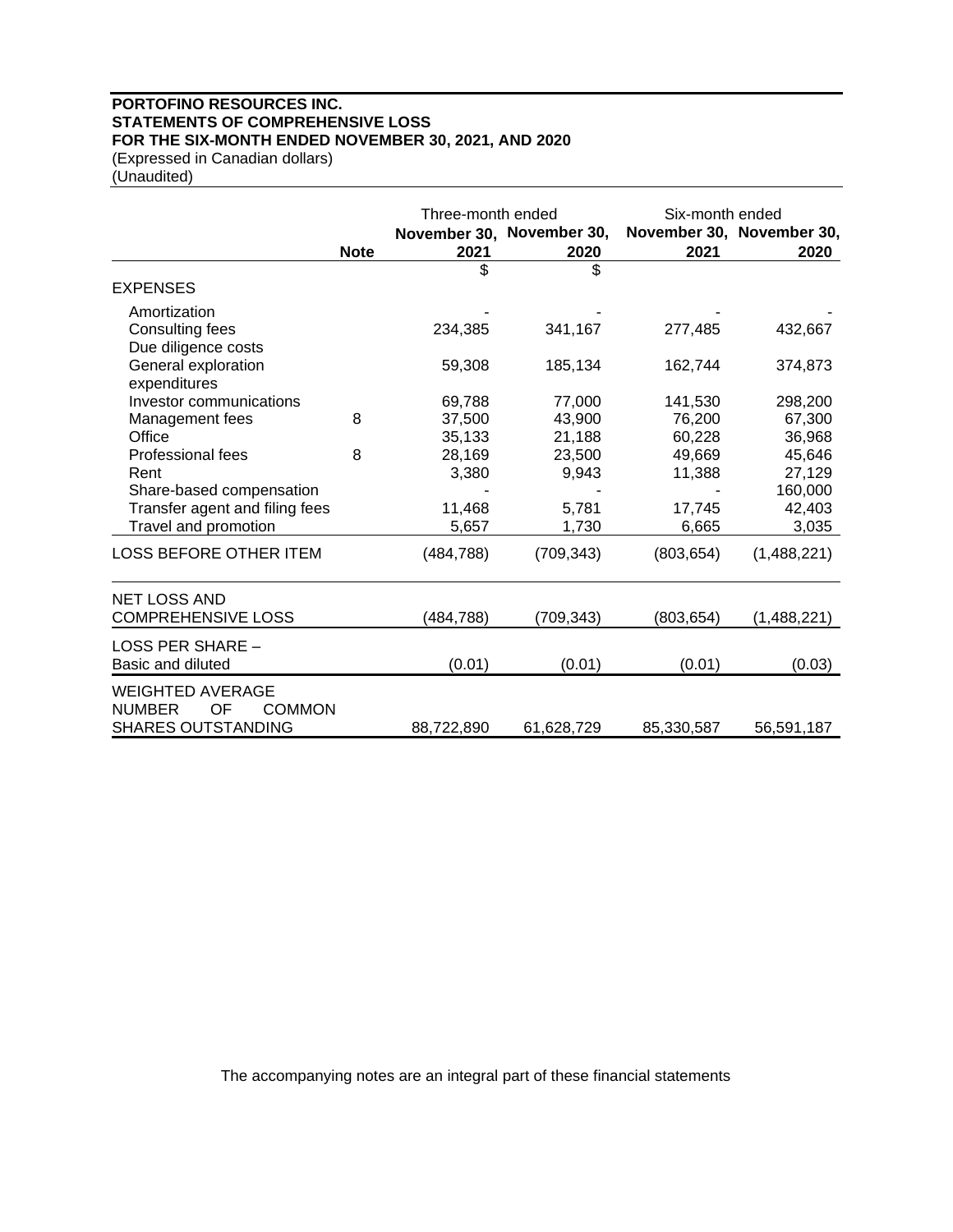# **PORTOFINO RESOURCES INC. STATEMENTS OF CHANGES IN EQUITY FOR THE SIX-MONTH PERIOD ENDED NOVEMBER 30, 2021, AND 2020** (Expressed in Canadian dollars) (Unaudited)

|                                                                                                                                                                   | <b>Common Shares</b>               |                                            |                                      |                |                                                          |
|-------------------------------------------------------------------------------------------------------------------------------------------------------------------|------------------------------------|--------------------------------------------|--------------------------------------|----------------|----------------------------------------------------------|
|                                                                                                                                                                   | Number of<br><b>Shares</b>         | Amount                                     | <b>Contributed</b><br><b>Surplus</b> | <b>Deficit</b> | <b>Total</b>                                             |
|                                                                                                                                                                   |                                    | \$                                         |                                      | \$             |                                                          |
| Balance, May 31, 2020                                                                                                                                             | 47,765,969                         | 4,615,312                                  | 794,378                              | (5, 155, 977)  | 253,713                                                  |
| Shares issued for cash<br>Shares issued for mineral property<br>Share issuance costs<br>Net loss and comprehensive loss                                           | 18,916,676<br>1,275,000            | 1,478,434<br>107,750<br>(60,060)           | 181,929                              | (1,488,221)    | 1,660,363<br>107,750<br>(60,060)<br>(1,488,221)          |
| Balance, November 30, 2020                                                                                                                                        | 67,957,645                         | 6,141,436                                  | 976,307                              | (6,644,198)    | 473,545                                                  |
| Balance, May 31, 2021                                                                                                                                             | 81,796,243                         | 7,156,780                                  | 966,951                              | (7,643,341)    | 480,390                                                  |
| Shares issued for cash<br>Shares issued for mineral property<br>Shares issued for exercise of warrants<br>Share issuance costs<br>Net loss and comprehensive loss | 15,902,781<br>200,000<br>1,258,000 | 1,350,000<br>20,000<br>82,118<br>(192,755) | (19,218)<br>105,161                  | (803, 654)     | 1,350,000<br>20,000<br>62,900<br>(87, 594)<br>(803, 654) |
| Balance, November 30, 2021                                                                                                                                        | 99,157,024                         | 8,416,143                                  | 1,052,894                            | (8,446,995)    | 1,022,042                                                |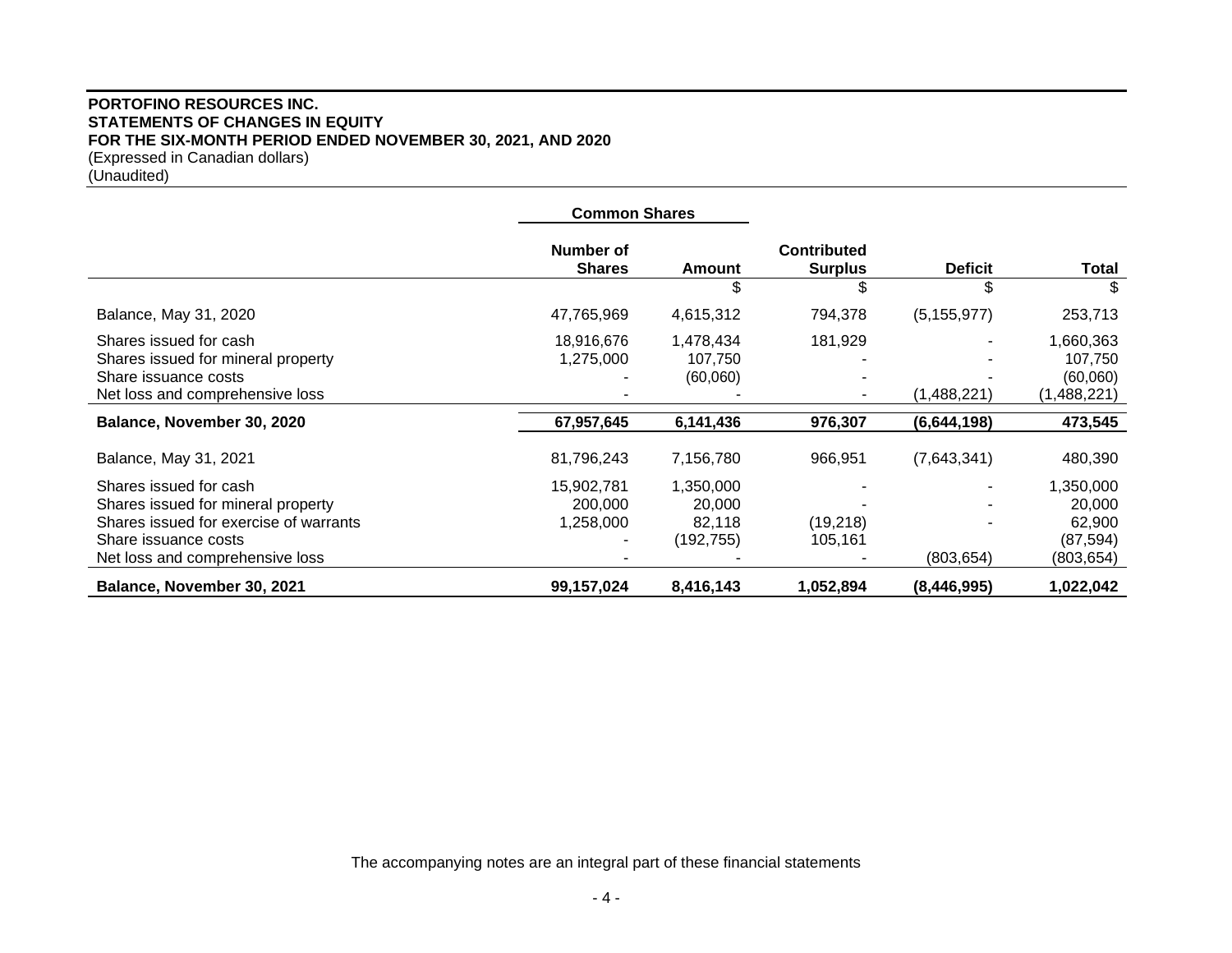# **PORTOFINO RESOURCES INC. STATEMENTS OF CASH FLOWS FOR THE SIX-MONTH PERIOD ENDED NOVEMBER 30, 2021, AND 2020** (Expressed in Canadian dollars)

(Unaudited)

|                                                     | November 30,<br>2021 | November 30,<br>2020 |
|-----------------------------------------------------|----------------------|----------------------|
|                                                     | \$                   | \$                   |
| <b>CASH PROVIDED BY (USED IN):</b>                  |                      |                      |
| <b>OPERATING ACTIVITIES</b>                         |                      |                      |
| Net loss for the period                             | (803, 654)           | (1,488,221)          |
| Adjusted for items not affecting cash:              |                      |                      |
| Gain on sale of marketable securities               |                      | (100, 750)           |
| Shares issued for general exploration expenditures  | 20,000               | 107,750              |
| Share-based payments                                |                      | 160,000              |
|                                                     | (783, 654)           | (1,321,221)          |
| Changes in non-cash working capital balances:       |                      |                      |
| Amounts receivable                                  | (51, 291)            | (30, 529)            |
| Taxes receivable                                    | 29,884               | (54, 450)            |
| Prepaid expenses                                    | 14,739               | 21,276               |
| Accounts payable and accrued liabilities            | (12, 816)            | (50, 191)            |
| Cash used in operating activities                   | (803, 138)           | (1,435,115)          |
| <b>FINANCING ACTIVITIES</b>                         |                      |                      |
| Shares issued for cash                              | 1,350,000            | 1,478,434            |
| Shares issued from exercise of warrants             | 62,900               |                      |
| Share issuance costs                                | (87, 594)            | (38, 132)            |
| Cash provided by financing activities               | 1,325,306            | 1,440,302            |
| <b>CHANGE IN CASH</b>                               | 522,168              | 5,187                |
| CASH, BEGINNING OF YEAR                             | 274,111              | 301,749              |
| CASH, END OF PERIOD                                 | 796,279              | 306,936              |
| SUPPLEMENTAL CASH DISCLOSURES:<br>Interest paid     |                      |                      |
| Income taxes paid                                   |                      |                      |
| NON-CASH INVESTING AND FINANCING TRANSACTIONS:      |                      |                      |
| Fair value of shares issued for general exploration | 20,000               | 107,750              |
| Fair value of finder warrants issued                | 105,161              | 25,831               |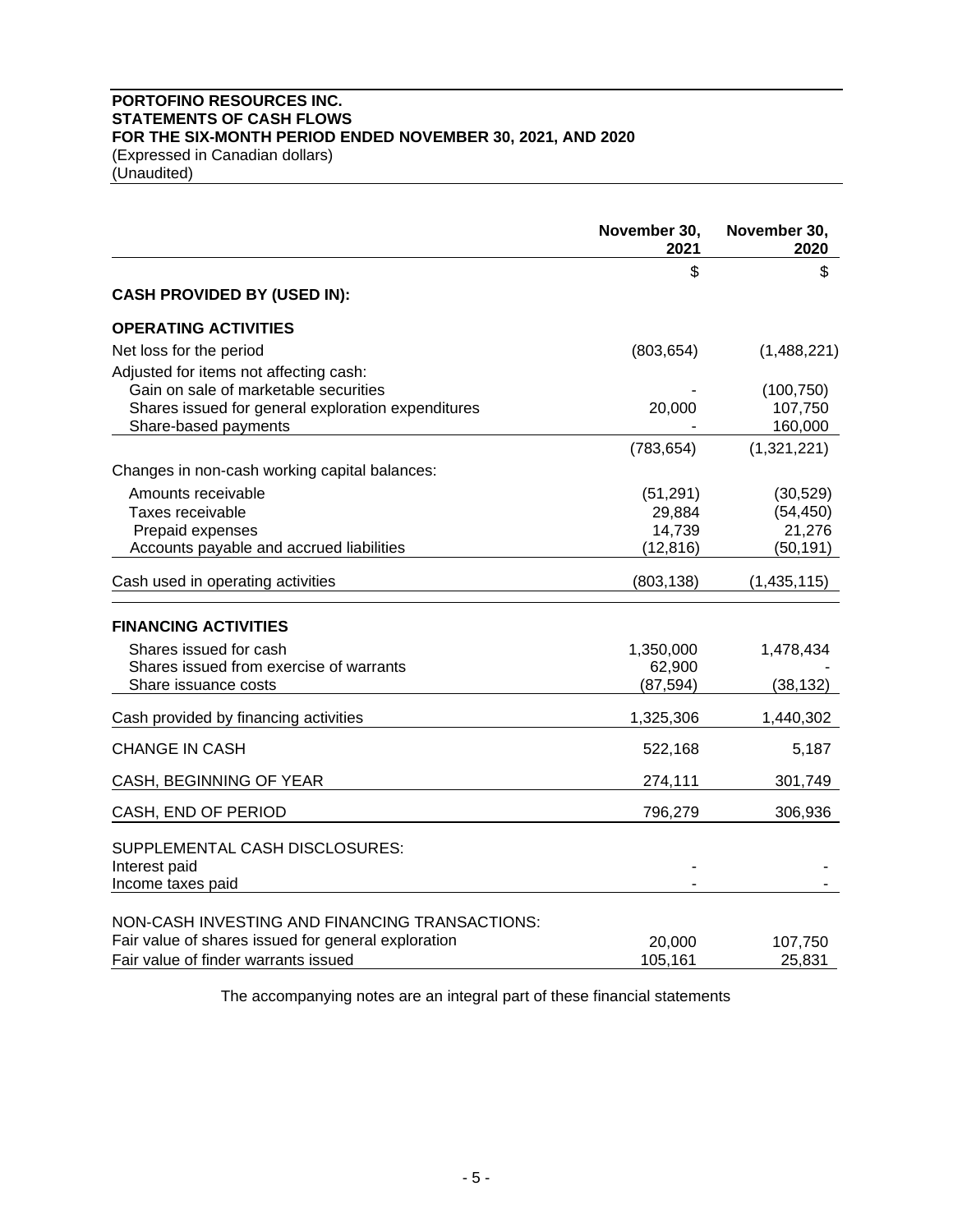(Expressed in Canadian dollars) (Unaudited)

### 1. NATURE OF OPERATIONS

Portofino Resources Inc. ("the Company") was incorporated on June 14, 2011, under the laws of British Columbia. The address of the Company's corporate office and its principal place of business is Suite 520, 470 Granville Street, Vancouver, British Columbia, Canada. The Company's shares are listed for trading on the TSX Venture Exchange ("TSX-V") under the symbol "POR". On October 10, 2018, the Company incorporated a subsidiary under the laws of Argentina, Portofino Argentina, which is an inactive entity with no transactions occurring during the six-month period ended November 30, 2021. The subsidiary is owned 95% by the Company and 5% by the Company's chief executive officer.

The Company's principal business activities include the acquisition and exploration of mineral property assets. As at November 30, 2021, the Company had not yet determined whether the Company's mineral property asset contains ore reserves that are economically recoverable. The recoverability of amounts shown for exploration and evaluation assets is dependent upon the discovery of economically recoverable reserves, confirmation of the Company's interest in the underlying mineral claims, the ability of the Company to obtain the necessary financing to complete the development of and the future profitable production from the properties or realizing proceeds from their disposition. The outcome of these matters cannot be predicted at this time and indicate the existence of a material uncertainty that casts significant doubt upon the Company's ability to continue as a going concern.

The Company had a deficit of \$8,446,995 as at November 30, 2021, which has been funded by the issuance of equity. The Company's ability to continue its operations and to realize its assets at their carrying values is dependent upon obtaining additional financing and generating revenues sufficient to cover its operating costs. These financial statements do not give effect to any adjustments which would be necessary should the company be unable to continue as a going concern and therefore be required to realize its assets and discharge its liabilities in other than the normal course of business and at amounts different from those reflected in these financial statements.

In March 2020, the World Health Organization declared coronavirus COVID-19 a global pandemic. This contagious disease outbreak, which has continued to spread, and any related adverse public health developments, has adversely affected workforces, economies, and financial markets globally, potentially leading to an economic downturn. The Company's operations have not been drastically impacted by the pandemic. Management of the Company continues to monitor the situation and is following the protocols and rules set in place by the provincial and federal governments.

### 2. SIGNIFICANT ACCOUNTING POLICIES

a) Statement of compliance

These financial statements have been prepared in accordance with International Financial Reporting Standards ("IFRS") issued by the International Accounting Standards Board ("IASB").

These financial statements were authorized for issue in accordance with a resolution from the Board of Directors on January 27, 2022.

b) Basis of presentation

The financial statements have been prepared on the historical cost basis, with the exception of financial instruments which are measured at fair value, as explained in the accounting policies set out below. In addition, these unaudited financial statements have been prepared using the accrual basis of accounting, except for cash flow information.

The accounting policies set out below have been applied consistently to all years presented in these financial statements.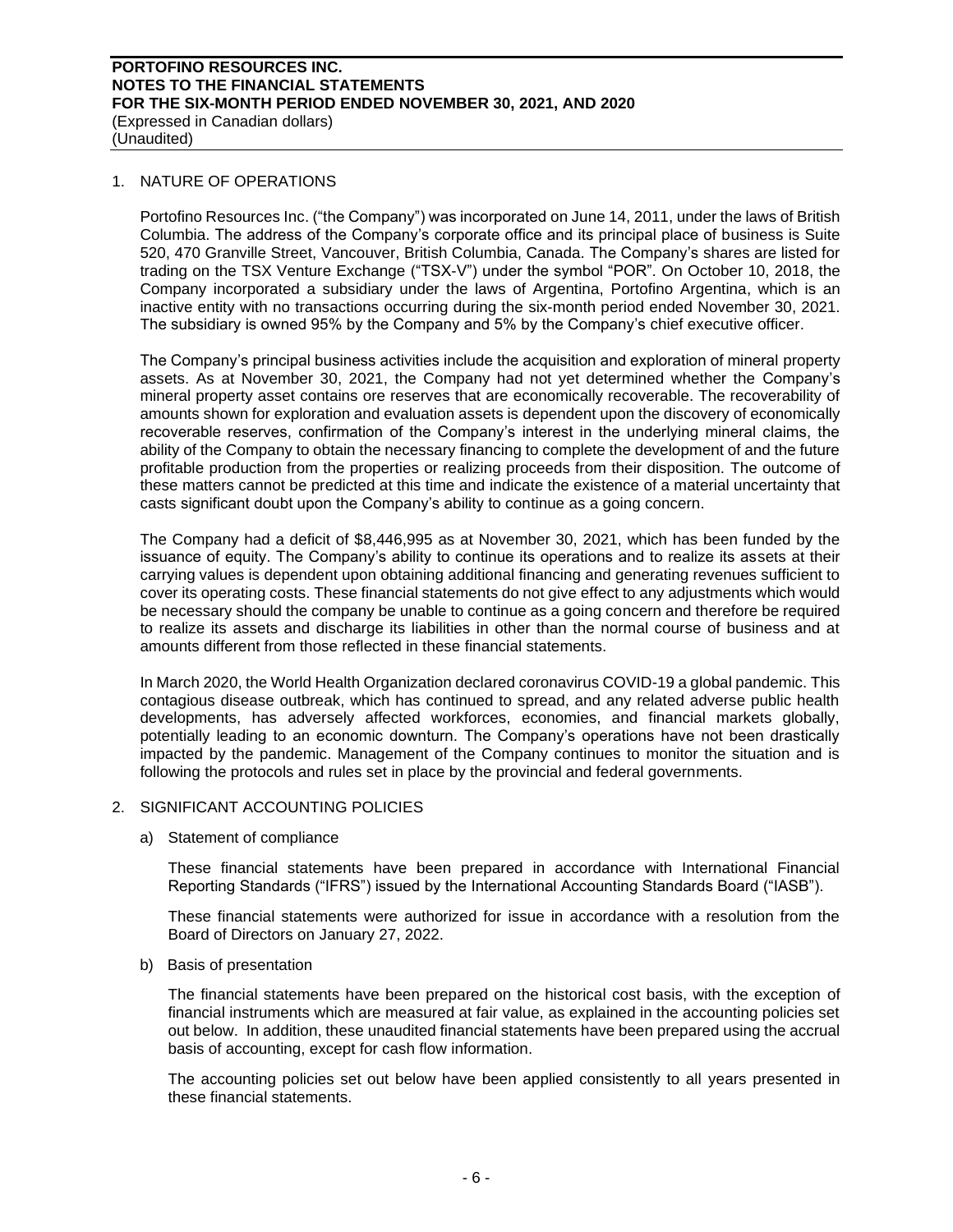(Unaudited)

# 2. SIGNIFICANT ACCOUNTING POLICIES (CONTINUED)

c) Equipment

Equipment is recorded at cost less accumulated amortization. Equipment is amortized on a straightline basis over 3 years.

d) Exploration and evaluation assets

Costs incurred with respect to exploration and evaluation ("E&E") of the Company's mineral properties, including acquisition costs, are expensed as incurred until the technical feasibility and commercial viability of extracting the mineral resource is determined.

Once the technical feasibility and commercial viability of extracting the mineral resource has been determined, the property would be considered a mine under development and would be classified as "mines under construction". E&E assets would be tested for impairment before the assets are transferred to development properties. Following transfer, the Company's policy is to assess each significant asset for impairment when facts and circumstances suggest that the carrying amount of an asset may exceed its recoverable amount. The recoverable amount is the higher of the asset's fair value less costs to sell and value in use. These assessments require the use of estimates and assumptions such as long-term commodity prices, discount rates, future capital requirements, exploration potential and operating performance.

e) Share-based payments

Share-based payments to employees and others providing similar services are measured at the estimated fair value of the instruments issued on the grant date and amortized over the vesting periods. Share-based payments to non-employees are measured at the fair value of the goods or services received or the fair value of the equity instruments issued if it is determined the fair value of the goods or services cannot be reliably measured and are recorded at the date the goods or services are received. The amount recognized as an expense is adjusted to reflect the number of awards expected to vest. The offset to the recorded cost is to contributed surplus.

Consideration received on the exercise of stock options is recorded as share capital and the related contributed surplus is transferred to share capital. Charges for options that are forfeited before vesting are reversed from equity settled share-based payment reserve.

Share-based compensation expense relating to deferred share units is accrued over the vesting period of the units based on the quoted market price. As these awards can be settled in cash, the expense and liability are adjusted each reporting period for changes in the underlying share price.

The fair value of the stock options and agent warrants is determined using the Black-Scholes option pricing model. Measurement inputs include share price on measurement date, exercise price of the instrument, expected volatility (based on historical experience), expected dividends, expected forfeitures, and risk-free interest rate (based on government bonds).

f) Foreign currency

The Company's presentation and functional currency is the Canadian dollar. Transactions and balances in currencies other than the Canadian dollar, the currency of the primary economic environment in which the Company operates are translated into the functional currency using the exchange rates prevailing at the dates of the transactions. Foreign exchange gains and losses resulting from the settlement of such transactions and from the translation of monetary assets and liabilities denominated in foreign currencies at exchange rates prevailing on the statement of financial position date are recognized in the statement of comprehensive loss.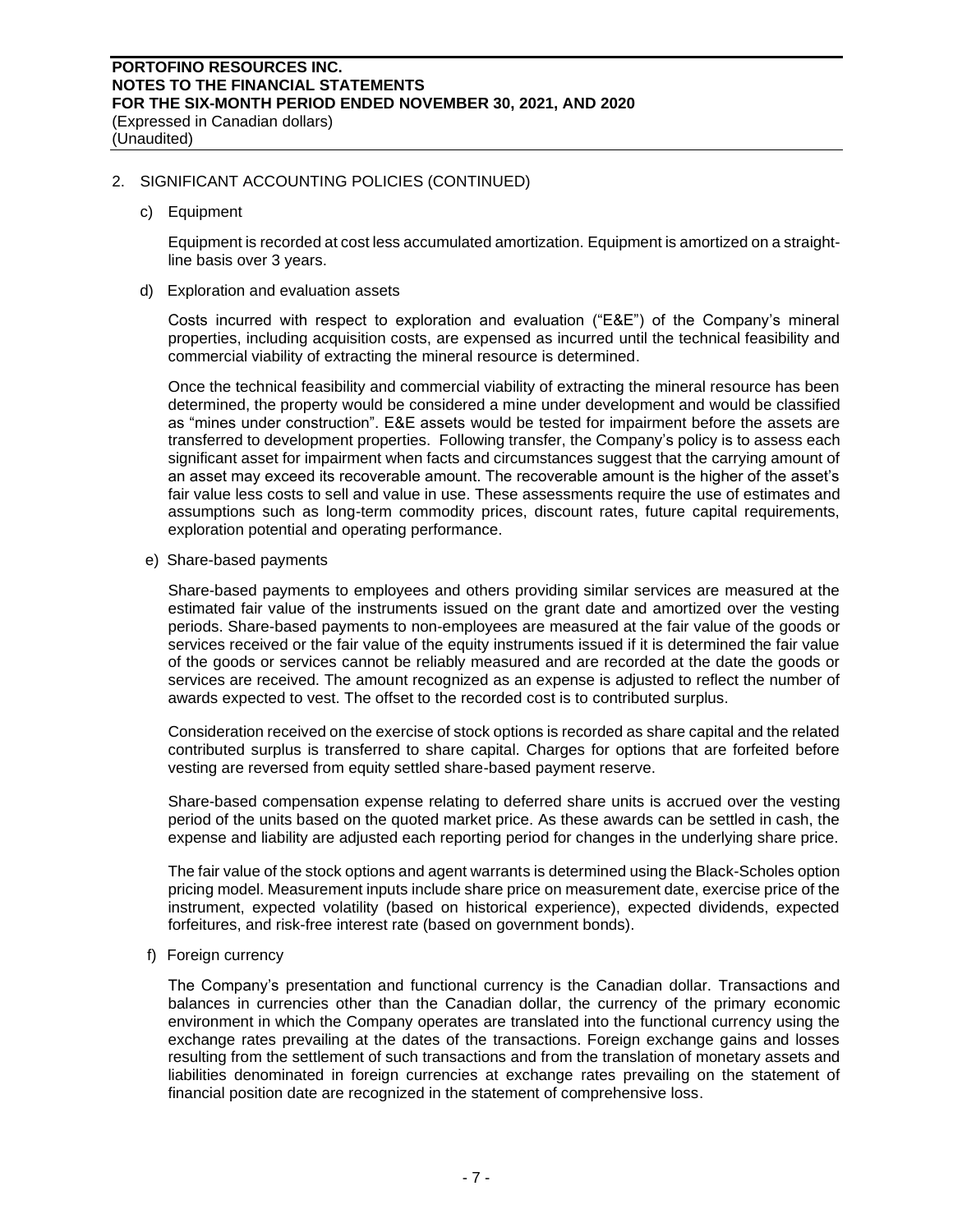(Unaudited)

# 2. SIGNIFICANT ACCOUNTING POLICIES (CONTINUED)

g) Decommissioning, restoration, and similar liabilities

The Company has no material restoration, rehabilitation, and environmental obligations as the disturbance to date is immaterial.

An obligation to incur restoration, rehabilitation and environmental costs arises when environmental disturbance is caused by the exploration or development of a mineral property interest. Such costs arising from the decommissioning of plant and other site preparation work, discounted to their net present value, are provided for and capitalized at the start of each project to the carrying amount of the asset, along with a corresponding liability as soon as the obligation to incur such costs arises. The timing of the actual rehabilitation expenditure is dependent on a number of factors such as the life and nature of the asset, the operating license conditions and, when applicable, the environment in which the mine operates.

Discount rates using a pre-tax rate that reflects the time value of money are used to calculate the net present value. These costs are charged against profit or loss over the economic life of the related asset, through amortization using either the units-of-production or the straight-line method. The corresponding liability is progressively increased as the effect of discounting unwinds creating an expense recognized in profit or loss

Decommissioning costs are also adjusted for changes in estimates. Those adjustments are accounted for as a change in the corresponding capitalized cost, except where a reduction in costs is greater than the unamortized capitalized cost of the related assets, in which case the capitalized cost is reduced to nil and the remaining adjustment is recognized in profit or loss.

The operations of the Company have been, and may in the future be, affected from time to time in varying degree by changes in environmental regulations, including those for site restoration costs. Both the likelihood of new regulations and their overall effect upon the Company are not predictable.

h) Loss per share

The Company presents basic and diluted loss per share data for its common shares, calculated by dividing the loss attributable to common shareholders of the Company by the weighted average number of common shares outstanding during the period. Diluted loss per share does not adjust the loss attributable to common shareholders or the weighted average number of common shares outstanding when the effect is anti-dilutive.

#### i) Financial instruments

Financial instruments consist of financial assets and financial liabilities and are initially recognized at fair value along with, in the case of a financial asset or liability not at fair value through profit and loss, transaction costs that are directly attributable to the acquisition or issue of the financial asset or liability. Transaction costs of financial assets and financial liabilities carried at fair value through profit or loss are expensed in profit and loss.

The Company classifies its financial assets and financial liabilities in the following measurement categories:

- i) those to be measured subsequently at fair value (either through other comprehensive income or through profit or loss); and
- ii) those to be measured at amortized cost.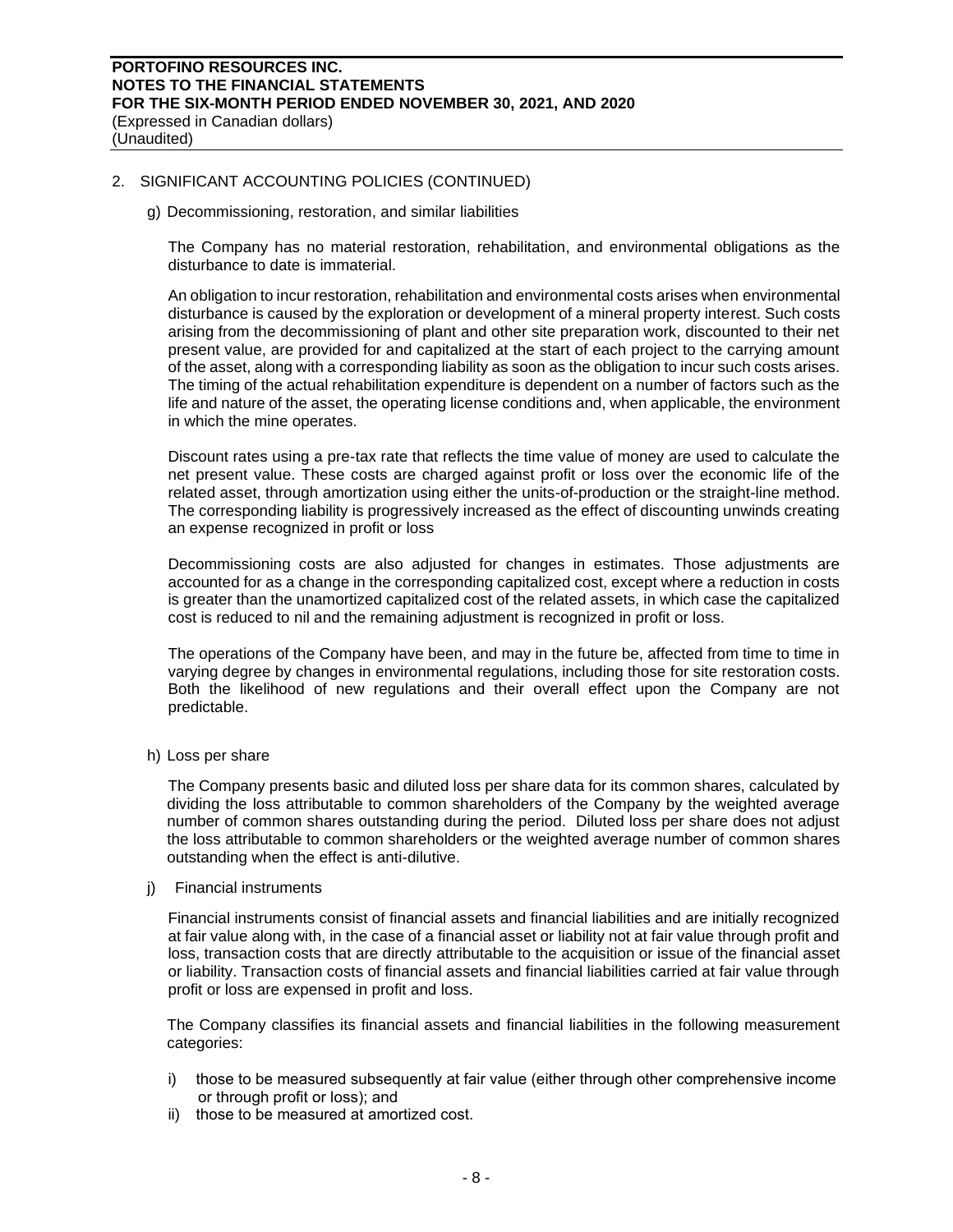(Expressed in Canadian dollars) (Unaudited)

# 2. SIGNIFICANT ACCOUNTING POLICIES (CONTINUED)

j) Financial instruments (continued)

The classification of financial assets depends on the business model for managing the financial assets and the contractual terms of the cash flows. Financial assets that are held within a business model whose objective is to collect the contractual cash flows, and that have contractual cash flows that are solely payments of principal and interest on the principal outstanding, are generally measured at amortized cost at the end of subsequent accounting periods. All other financial assets are measured at their fair values at the end of subsequent accounting periods, with any changes taken through profit and loss or other comprehensive income.

Financial liabilities are classified as those to be measured at amortized cost unless they are designated as those to be measured subsequently at fair value through profit or loss (irrevocable election at the time of recognition). Any fair value changes due to credit risk for liabilities designated at fair value through profit and loss are recorded in other comprehensive income.

The Company has implemented the following classifications for financial instruments:

- The Company's financial assets are cash and amounts receivable. Cash is classified as fair value through profit or loss and any changes to fair value subsequent to initial recognition are recorded in profit or loss for the period in which they occur. Amounts receivable and promissory notes are classified as amortized cost.
- Financial liabilities comprise accounts payable. These financial liabilities are classified as and are measured at amortized cost using the effective interest method. Interest expense is recorded in profit or loss, as applicable.

The Company reclassifies financial assets when and only when its business model for managing those assets changes. Financial liabilities are not reclassified.

The following table summarizes the classification of the Company's financial instruments under IFRS 9, Financial Instruments:

|                              | Classification |
|------------------------------|----------------|
| <b>Financial assets</b>      |                |
| Cash                         | <b>FVTPL</b>   |
| Amounts receivable           | Amortized cost |
|                              |                |
| <b>Financial liabilities</b> |                |
| Accounts payable             | Amortized cost |

IFRS 9, Financial Instruments, uses an expected credit loss model impairment model. The impairment model is applicable to financial assets measured at amortized cost where any expected future credit losses are provided for, irrespective of whether a loss event has occurred as at the reporting date.

The preparation of these financial statements requires management to make certain estimates, judgments and assumptions that affect the reported amounts of assets and liabilities at the date of the financial statements and reported amounts of expenses during the reporting period. Actual outcomes could differ from these estimates. These financial statements include estimates, which, by their nature, are uncertain. The impacts of such estimates are pervasive throughout the financial statements and may require accounting adjustments based on future occurrences. Revisions to accounting estimates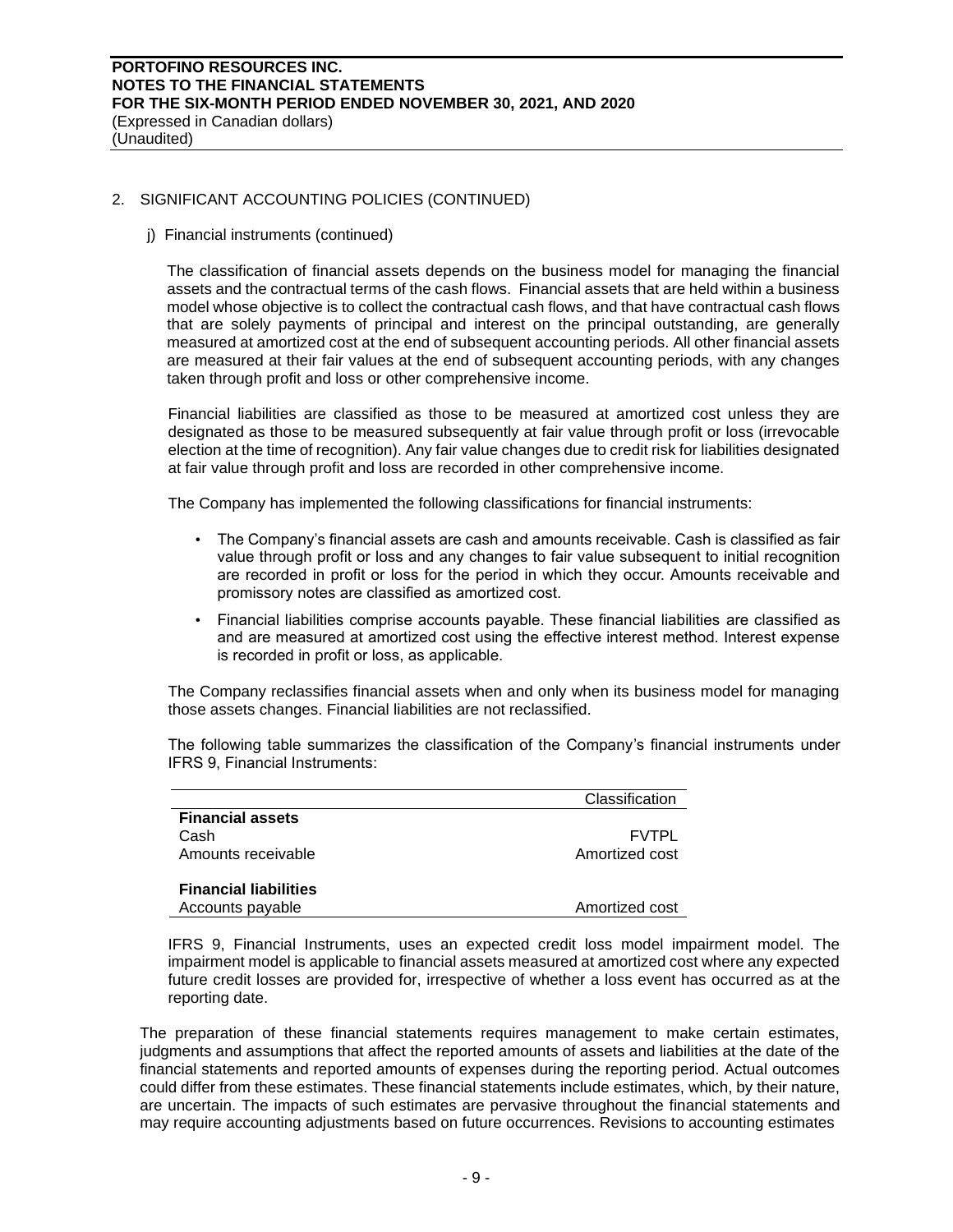(Expressed in Canadian dollars) (Unaudited)

# 3. SIGNIFICANT ACCOUNTING ESTIMATES AND JUDGEMENTS

are recognized in the period in which the estimate is revised and future periods if the revision affects both current and future periods. These estimates are based on historical experience, current and future economic conditions and other factors, including expectations of future events that are believed to be reasonable under the circumstances.

Significant assumptions about the future and other sources of estimation uncertainty that management has made at the financial position reporting date, that could result in a material adjustment to the carrying amounts of assets and liabilities, in the event that actual results differ from assumptions made, relate to, but are not limited to, the following:

### *Significant accounting estimates*

- i. the determination of fair values of share-based payments and finder's warrants; and
- ii. the measurement of deferred income tax assets and liabilities.

### *Significant accounting judgment*

i. the evaluation of the Company's ability to continue as a going concern.

# 4. ACCOUNTING STANDARDS ISSUED BUT NOT YET EFFECTIVE

A number of new standards, and amendments to standards and interpretations, are not yet effective for the six-month period ended November 30, 2021 and have not been early adopted in preparing these financial statements. These new standards, and amendments to standards and interpretations are either not applicable or are not expected to have a significant impact on the Company's financial statements.

# 5. EXPLORATION AND EVALUATION ASSET

During the six-month period ended November 30, 2021, the following exploration and evaluation expenditures were incurred by the Company:

|                     | November 30,<br>2021 | November 30,<br>2020 |
|---------------------|----------------------|----------------------|
|                     | \$                   | \$                   |
| Assays              | 24,032               | 23,175               |
| <b>Drilling</b>     | 28,698               |                      |
| Geological services | 60,014               | 217,333              |
| Property payments   | 50,000               | 147,907              |
| Survey              |                      | 137,208              |
| <b>Total</b>        | 162,744              | 525,623              |

### **Catamarca, Argentina**

# *Yergo Lithium Brine Project*

Pursuant to an option agreement dated February 15, 2019, with a private Argentine concession owner (the "Yergo Optionor"), the Company was granted an option to acquire a 100% undivided interest in the Yergo lithium brine project in Catamarca, Argentina. The concession area comprises approximately 2,932 hectares encompassing the full salar.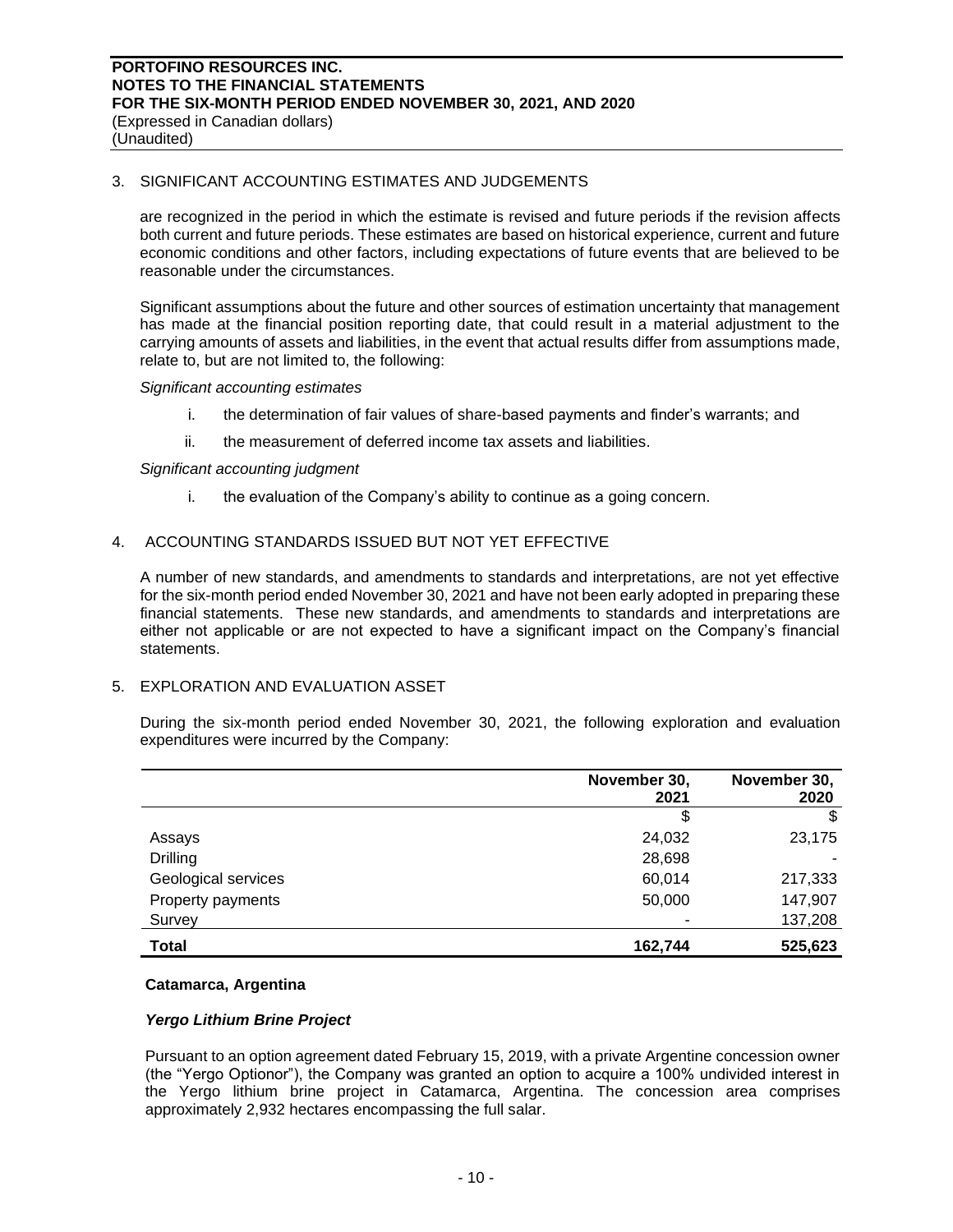(Unaudited)

# 5. EXPLORATION AND EVALUATION ASSET (CONTINUED)

### **Catamarca, Argentina (Continued)**

### *Yergo Lithium Brine Project (Continued)*

To acquire a 100% interest in the Yergo Lithium Brine Project, the Company has agreed to make annual escalating payments to the Yergo Optionor over a four-year period totaling US\$370,000 as follows:

- a) US\$10,000 on signing (paid),
- b) By the 1st anniversary of approval- US\$20,000,
- c) By the 2nd anniversary of approval- US\$70,000,
- d) By the 3rd anniversary of approval- US\$120,000, and
- e) By the 4th anniversary- US\$150,000.

On August 14, 2020, the Company reached an agreement with the Yergo lithium project claim owner to amend the terms of its option agreement that enables the Company to earn 100% interest in the project. The original agreement required the Company to make escalating payments totaling US\$370,000 over a 48-month period with the next payment of US\$70,000 due by February 2021. The Claim owner has agreed to extend the payments such that the next payment is not required until August 14, 2022. The amended total payments to the Claim owner remain US\$370,000 and are detailed as follows:

- a) US\$10,000 on signing agreement (paid),
- b) By August 30, 2020- US\$20,000 (paid),
- c) By August 14th, 2022- US\$70,000,
- d) By August 14<sup>th</sup>, 2023- US\$120,000, and
- e) By August 14<sup>th</sup>, 2024- US\$150,000.

#### **Canada, Ontario**

#### *South of Otter, Red lake*

Pursuant to an option agreement dated September 6, 2019, with 1544230 Ontario Inc. (the "SO Vendor"), the Company was granted an option to acquire a 100% undivided interest in the South of Otter property in the Red Lake area of Northern Ontario, Canada.

To acquire a 100% interest in the South of Otter property, the Company has issued 500,000 common shares and is to make payments over a 4-year period to the SO Vendor totaling \$70,000, as set out below:

- a) \$15,000 (paid) on signing,
- b) 500,000 shares (issued) following receipt of TSX-V approval of this transaction on October 7, 2019,
- c) \$8,000 (paid) on the first anniversary of TSX-V approval,
- d) \$10,000 (paid) on the second anniversary of TSX-V approval,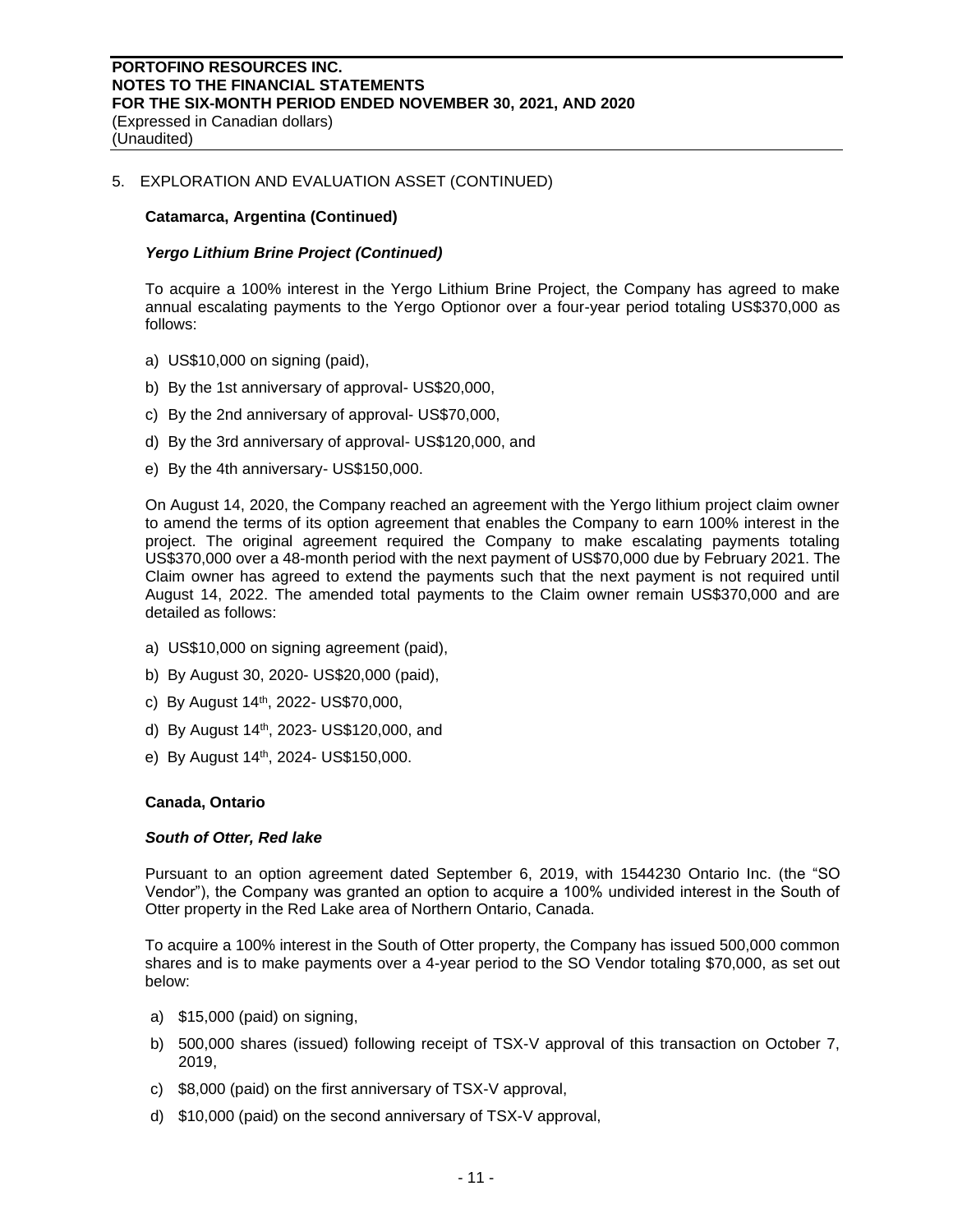(Unaudited)

# 5. EXPLORATION AND EVALUATION ASSET (CONTINUED)

# **Canada, Ontario (Continued)**

### *South of Otter, Red lake (Continued)*

- e) \$12,000 due on the third anniversary of TSX-V approval, and
- f) \$25,000 due on the fourth anniversary of TSX-V approval.

The vendor will retain a 1.5% Net Smelter Return ("NSR"), but Portofino has the right to purchase one half of the NSR (.75%) at any time up to commencement of production for a payment of \$400,000.

### *Gold Creek Property, Atikokan*

On May 11, 2020, the Company signed an option agreement with Gravel Ridge Resources Ltd. ("Gravel Ridge"), that allows the Company to earn a 100% interest in mining exploration claims held by Gravel Ridge, and located primarily in Duckworth Township, Ontario (the "Gold Creek Property").

To acquire a 100% interest in the Gold Creek Property, the Company has agreed to issue 800,000 common shares of the Company to Gravel Ridge and make cash payments of \$70,600, as set out below:

- a) \$8,600 (paid) on signing,
- b) 400,000 shares (issued) following receipt of TSX-V approval of this transaction on May 21, 2020,
- c) \$12,000 (paid) and 400,000 shares (issued) due on the first anniversary of TSX-V approval,
- d) \$20,000 due on the second anniversary of TSX-V approval, and
- e) \$30,000 due on the third anniversary TSX-V approval.

On August 10, 2020, the Company entered into an option agreement amendment with respect to the inclusion of additional mining claims (3 mining claims/50 mining cells) to the Gold Creek Property.

#### *Gold Creek Property, Shebandowan*

On August 21, 2020, the Company entered into an agreement with Mr. Philip Escher and Mr. Michael Tremblay ("Owners") to purchase 100% interest in 2 claims located in Duckworth Township, Ontario, contiguous to the Company's Gold Creek property. In consideration, the Company paid \$10,000 and issued 125,000 common shares as approved by the TSXV on September 4, 2020.

#### *Sapawe West Property, Atikokan*

The Company entered into an option agreement with 1544230 Ontario Inc. ("Owner"), dated May 22, 2020, to acquire a 100% interest in the Sapawe West Property claims located in Schwenger and McCaul Townships, Ontario.

To acquire a 100% interest in the Sapawe West Property, the Company has agreed to issue 700,000 common shares and make payments over a three-year period to the Owner totaling \$62,000, as set out below:

- a) \$12,000 (paid) on signing,
- b) 500,000 shares (issued) following receipt of TSX-V approval of this transaction on May 28, 2020,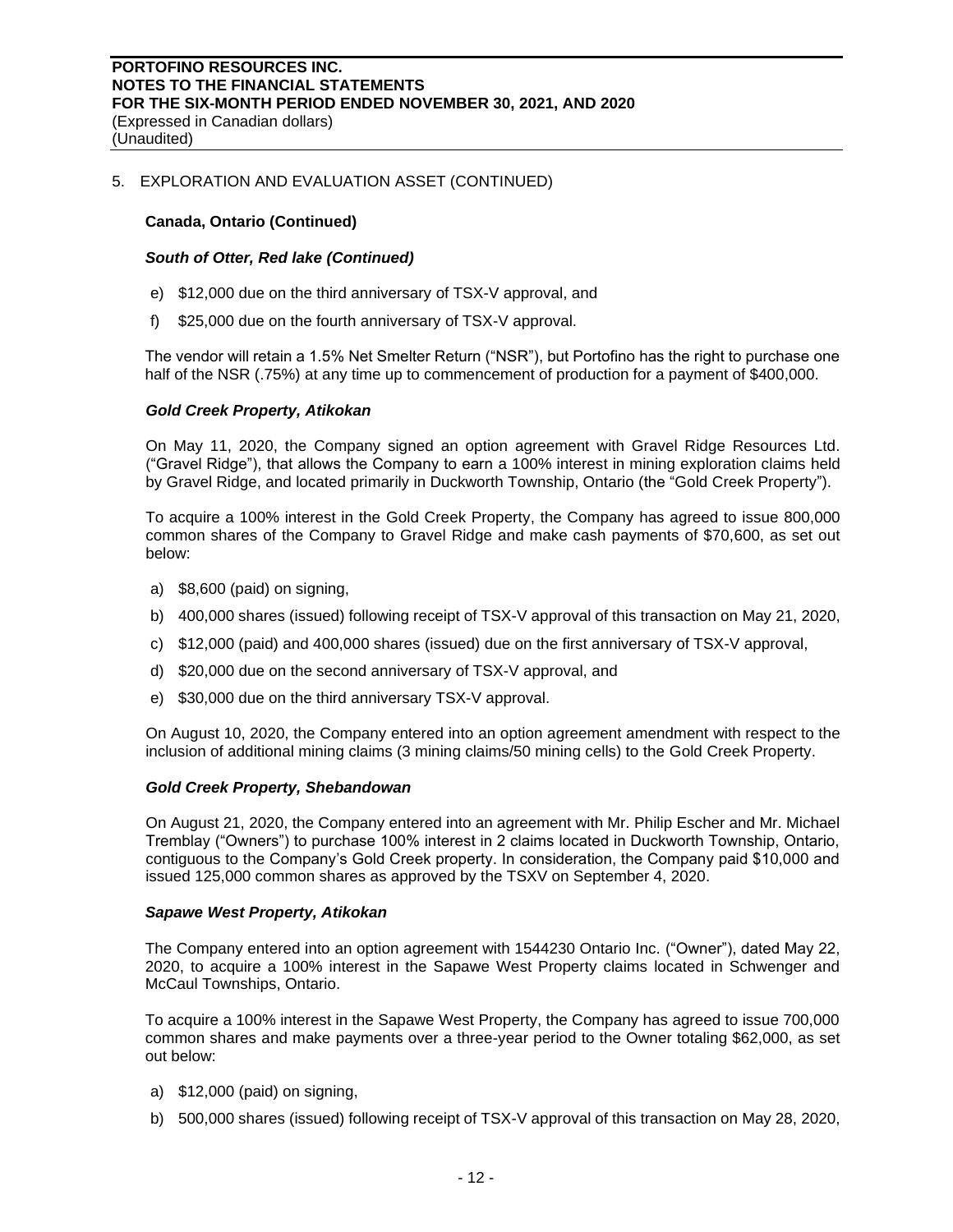(Unaudited)

# 5. EXPLORATION AND EVALUATION ASSET (CONTINUED)

# **Canada, Ontario (Continued)**

### *Sapawe West Property, Atikokan (Continued)*

- c) \$10,000 (paid) and 200,000 shares (issued) due on the first anniversary of TSX-V approval,
- d) \$15,000 due on the second anniversary of TSX-V approval, and
- e) \$25,000 due on the third anniversary TSX-V approval.

The Owner retains 1.5% NSR on all mineral production, 0.75% of which can be purchased by the Company for \$500,000.

### *Melema West Property, Atikokan*

The Company entered into an option agreement with 1544230 Ontario Inc. ("Owner"), dated May 22, 2020, the Company was granted an option to acquire a 100% interest in Melema West Property located in Hutchinson, Bellmore Lake and Ramsay Wrights Townships, Ontario.

To acquire a 100% interest in the Melema West Property, the Company is to issue 700,000 common shares and make payments over a three-year period to the Owner totaling \$62,000, as set out below:

- a) \$12,000 (paid) on signing,
- b) 500,000 shares (issued) following receipt of TSX-V approval of this transaction on June 16, 2020,
- c) \$10,000 (paid) and 200,000 (issued) shares due on the first anniversary of TSX-V approval,
- d) \$15,000 due on the second anniversary of TSX-V approval, and
- e) \$25,000 due on the third anniversary TSX-V approval.

The Owner retains 1.5% NSR on all mineral production, 0.75% of which can be purchased by the Company for \$500,000.

#### *Bruce Lake Property, Red Lake*

The Company entered into an Option Assignment Agreement with Falcon Gold Corp. ("Falcon"), dated June 20, 2020, to acquire a 100% interest in the 1,428 hectare Bruce lake Property in the Red Lake Mining District. Falcon assigned 100% of its interest in five mineral claims, known as Bruce Lake Property to the Company.

To acquire a 100% interest in the Bruce Lake Property, the Company has issued 650,000 common shares and is to make payments over a three-year period to the claim owner totaling \$52,000, as follows:

- a) 650,000 shares (issued) within 15 days of effective date,
- b) \$8,000 (paid) on or before September 6, 2020,
- c) \$10,000 (paid) on or before September 6, 2021,
- d) \$14,000 on or before September 6, 2022, and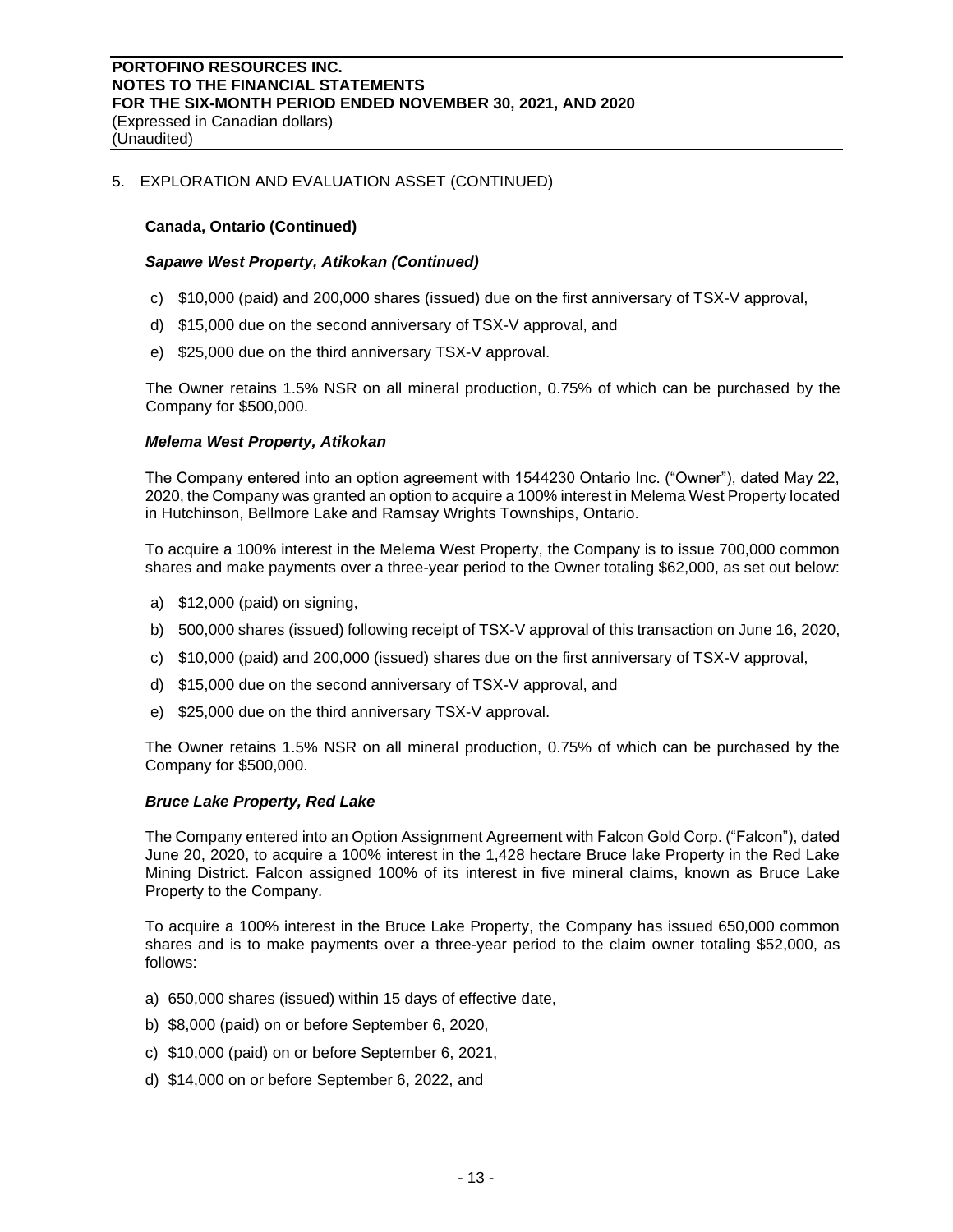(Unaudited)

# 5. EXPLORATION AND EVALUATION ASSET (CONTINUED)

### **Canada, Ontario (Continued)**

### *Bruce Lake Property, Red Lake (Continued)*

e) \$20,000 on or before September 6, 2023.

The Claim Owner retains 1.5% NSR on all mineral production, 0.75% of which can be purchased by the Company for \$500,000. In addition, the claims are subject to 0.5% NSR payable to Falcon.

### *Allison Lake North Property, Northwestern Ontario*

On April 6, 2021, the Company entered into an option agreement with 1544230 Ontario Inc. and Gravel Ridge Resources Ltd. (the "Optionors").

To acquire a 100% interest in the Allison Lake North Property, the Company is to make payments and issue common shares over a three-year period, as follows:

- a) \$12,000 on signing of the Option Agreement (paid),
- b) 400,000 shares (issued) following receipt of TSX-V approval of this transaction on April 21, 2021,
- c) \$16,000 and 400,000 shares due on or before one-year anniversary of TSXV Exchange approval,
- d) \$20,000 due on or before two-year anniversary of TSXV Exchange approval, and
- e) \$30,000 due on or before three-year anniversary of TSXV Exchange approval.

The claims are subject to 1.5% NSR.

#### **Prior Property Agreements**

#### *Hombre Muerto West Lithium Brine Project, Catamarca, Argentina*

Pursuant to an option agreement dated September 6, 2018, with a private Argentine concession owner (the "Hombre Muerto Optionor"), the Company was granted an option to acquire a 100% undivided interest in the Hombre Muerto West lithium brine project in Catamarca, Argentina. The Hombre Muerto West lithium brine project is comprised of two claim blocks totalling 1,804-hectares located within the Salar del Hombre Muerto.

To acquire a 100% interest in the Hombre Muerto West lithium brine project, the Company has agreed to make annual escalating payments to the Hombre Muerto Optionor over a four-year period totalling US\$400,000 and 1,000,000 common shares as follows:

- a) An initial US\$15,000 deposit (paid).
- b) Within 30 days of execution of a definitive agreement-pay US\$7,000 (paid).
- c) Upon TSX-V Exchange approval issue 100,000 shares.
- d) By the first anniversary of TSX-V Exchange approval issue 200,000 shares and pay US\$14,000,
- e) By the 2nd anniversary of approval- issue 200,000 shares and pay US\$44,000,
- f) By the 3rd anniversary- issue 500,000 shares and pay US\$100,000, and
- g) By the 4th anniversary- pay US\$220,000.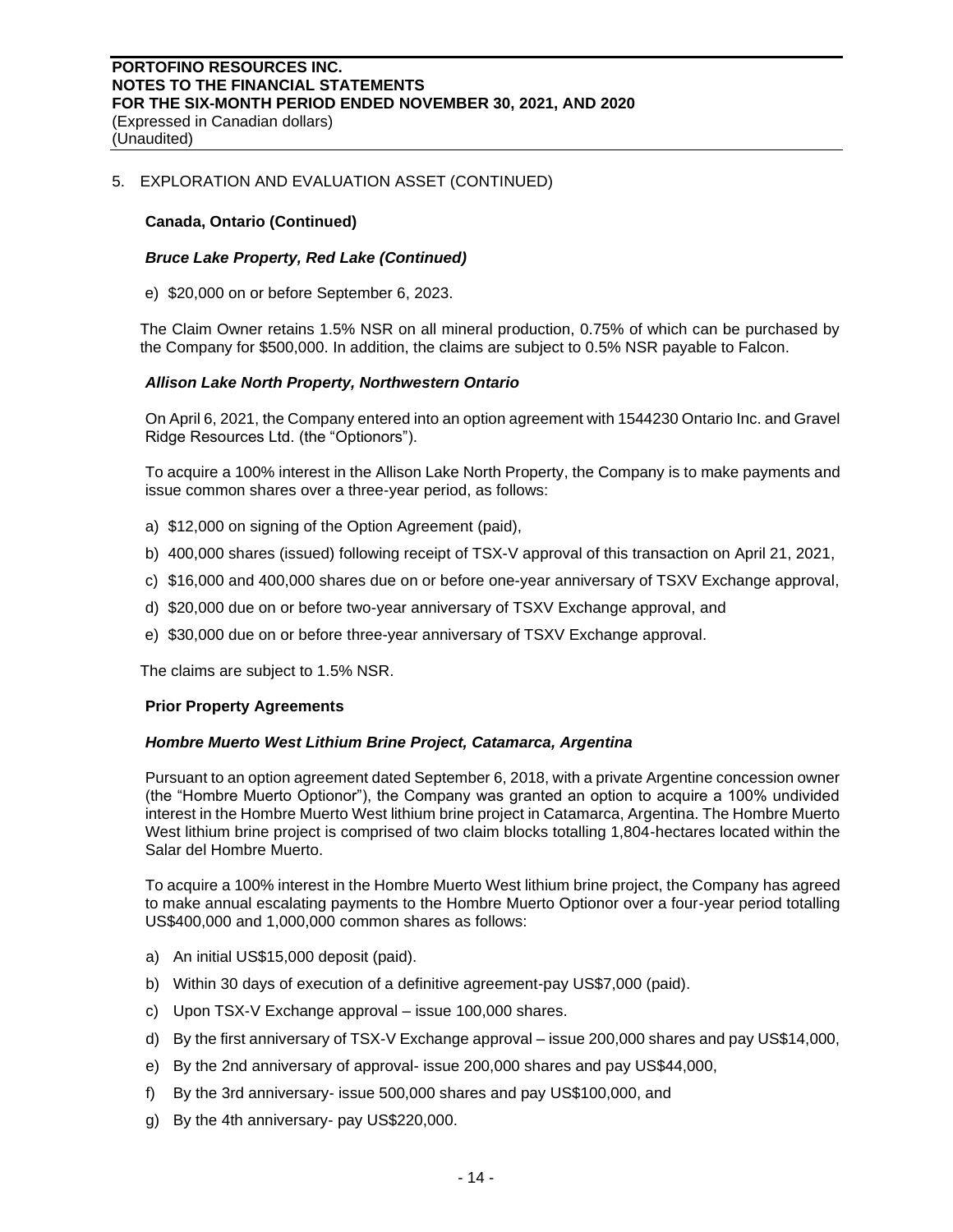(Expressed in Canadian dollars) (Unaudited)

# 5. EXPLORATION AND EVALUATION ASSET (CONTINUED)

# **Prior Property Agreements (Continued)**

# *Hombre Muerto West Lithium Brine Project, Catamarca, Argentina (Continued)*

On September 24, 2020, the Company completed the assignment of 100% of its interest and rights and obligations related to the Hombre Muerto West Lithium Brine Project to Galan Lithium Limited ("Galan"). As consideration, the Company received \$100,000 in cash and 650,000 common shares of

Galan. The cash proceeds of \$100,000 and fair value of Galan's common shares received were recorded against the general exploration expenditures on the statement of comprehensive loss for the year ended May 31, 2021. During the year ended May 31, 2021, the Company disposed of the Galan common shares and recorded a gain on sale of marketable securities of \$187,543.

- 6. SHARE CAPITAL
- a) Authorized:

The Company is authorized to issue an unlimited number of common shares without par value.

b) Escrow Shares:

There were no common shares held in escrow as at November 30, 2021 and 2020.

c) Issued and Outstanding as at November 30, 2021: 99,157,024 common shares

During the six-month period ended November 30, 2021

- (i) The Company issued 200,000 common shares on June 16, 2021, pursuant to a mineral property option agreement dated May 22, 2020, regarding the Melema West Property.
- (ii) The Company issued 1,258,000 common shares during the six-month period ended November 30, 2021, pursuant to the exercise of warrants for gross proceeds of \$62,900.
- (iii) The Company issued 8,125,000 Units for gross proceeds of \$650,000 on October 20, 2021. Each Unit consists of one common share and one share purchase warrant. Each share purchase warrant entitles the holder to purchase one common share at \$0.12 for three years. The Company paid \$38,700 in cash and issued 483,750 finder's fee warrants which are exercisable on the same terms as the subscribing investors and incurred other costs of \$4,763.
- (iv) The Company issued 7,777,781 Units for gross proceeds of \$700,000 on November 2, 2021. Each Unit consists of one common share and one share purchase warrant. Each share purchase warrant entitles the holder to purchase one common share at \$0.12 for three years. The Company paid \$35,332 in cash and issued 392,584 finder's fee warrants which are exercisable on the same terms as the subscribing investors and incurred other costs of \$8,800.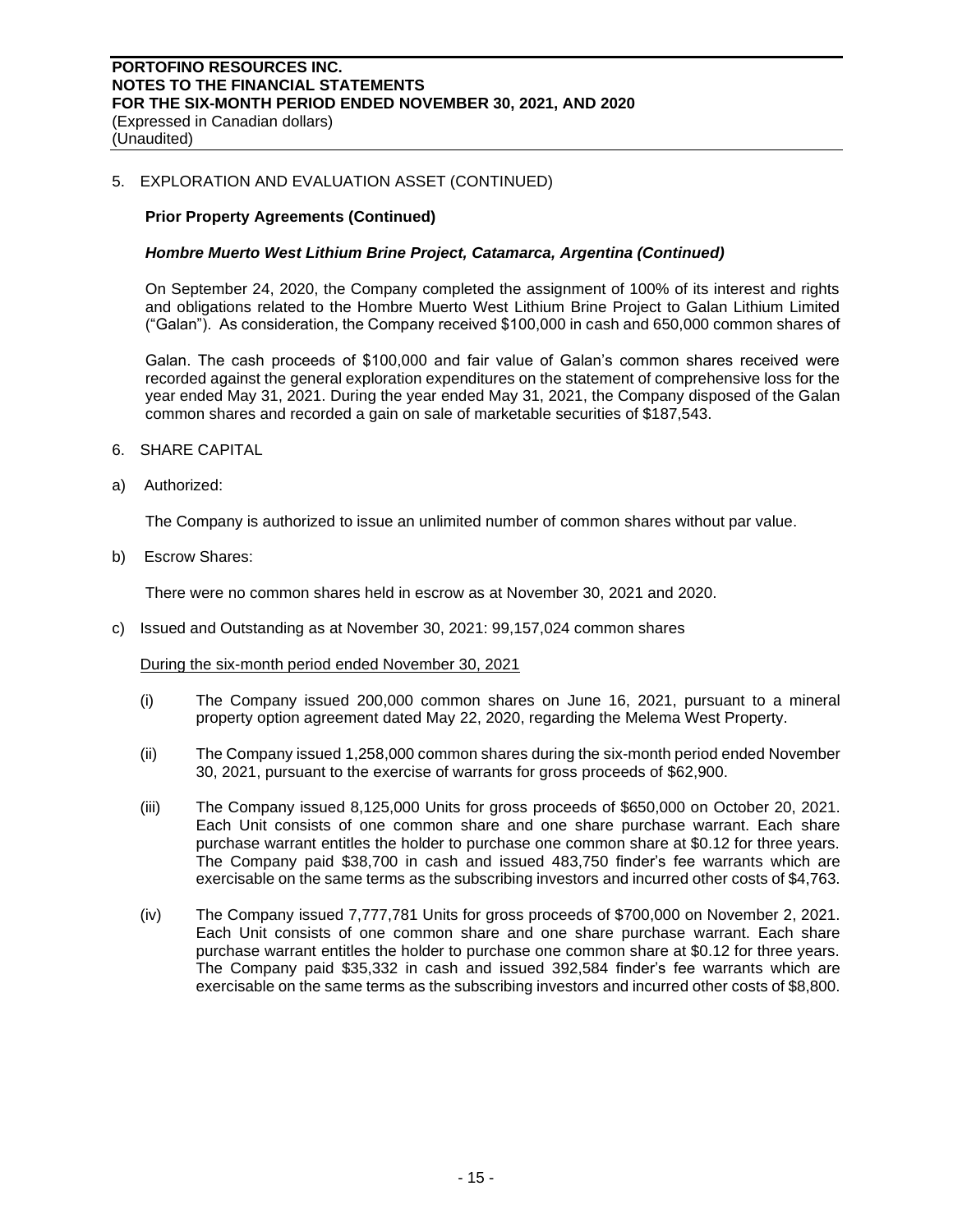(Unaudited)

# 6. SHARE CAPITAL (CONTINUED)

During the six-month period ended November 30, 2020

- (i) The Company issued 500,000 common shares on June 16, 2020, pursuant to a mineral property option agreement dated May 22, 2020, regarding the Melema West Property.
- (ii) The Company issued 650,000 common shares on July 13, 2020, pursuant to a mineral property option agreement dated June 20, 2020, regarding the Bruce Lake Property.
- (iii) The Company issued 125,000 common shares on September 4, 2020, pursuant to a mineral property option agreement dated August 21, 2020 regarding the Gold Creek Property.
- (iv) The Company issued 6,305,000 units for gross proceeds of \$630,500 on November 10, 2020. Each unit is comprised of one common share and one share purchase warrant. Each share purchase warrant entitles the holder to purchase one common share at \$0.15 for two years. The Company issued 318,400 finder's warrants with a fair value of \$31,627. Each finder's fee warrant entitles the holder to purchase one common share of the Company at \$0.15 per share for two years. The Company also paid \$32,640 in cash as finder's fees and incurred other costs of \$5,832.
- d) Stock Options:

The Company has an incentive share option plan for granting options to directors, employees, and consultants, under which the total outstanding options are limited to 10% of the outstanding common shares of the Company at any one time.

On July 14, 2020, the Company granted 2,000,000 stock options to certain officers, directors, and consultants of the Company. Options vested on grant date, with an exercise price of \$0.12 per share until July 13, 2025. The fair value of the stock options granted was \$194,220 for the six-month period ended November 30, 2020.

The fair values of the stock options were estimated using the Black Scholes option pricing model with the following assumptions:

|                            | November 30, | November 30, |
|----------------------------|--------------|--------------|
|                            | 2021         | 2020         |
| Share price                | ۰            | \$0.115      |
| Risk free interest rate    | ۰            | 0.34%        |
| Expected life              | -            | 5 years      |
| <b>Expected volatility</b> | ٠            | 128%         |
| <b>Expected dividend</b>   | -            | Nil          |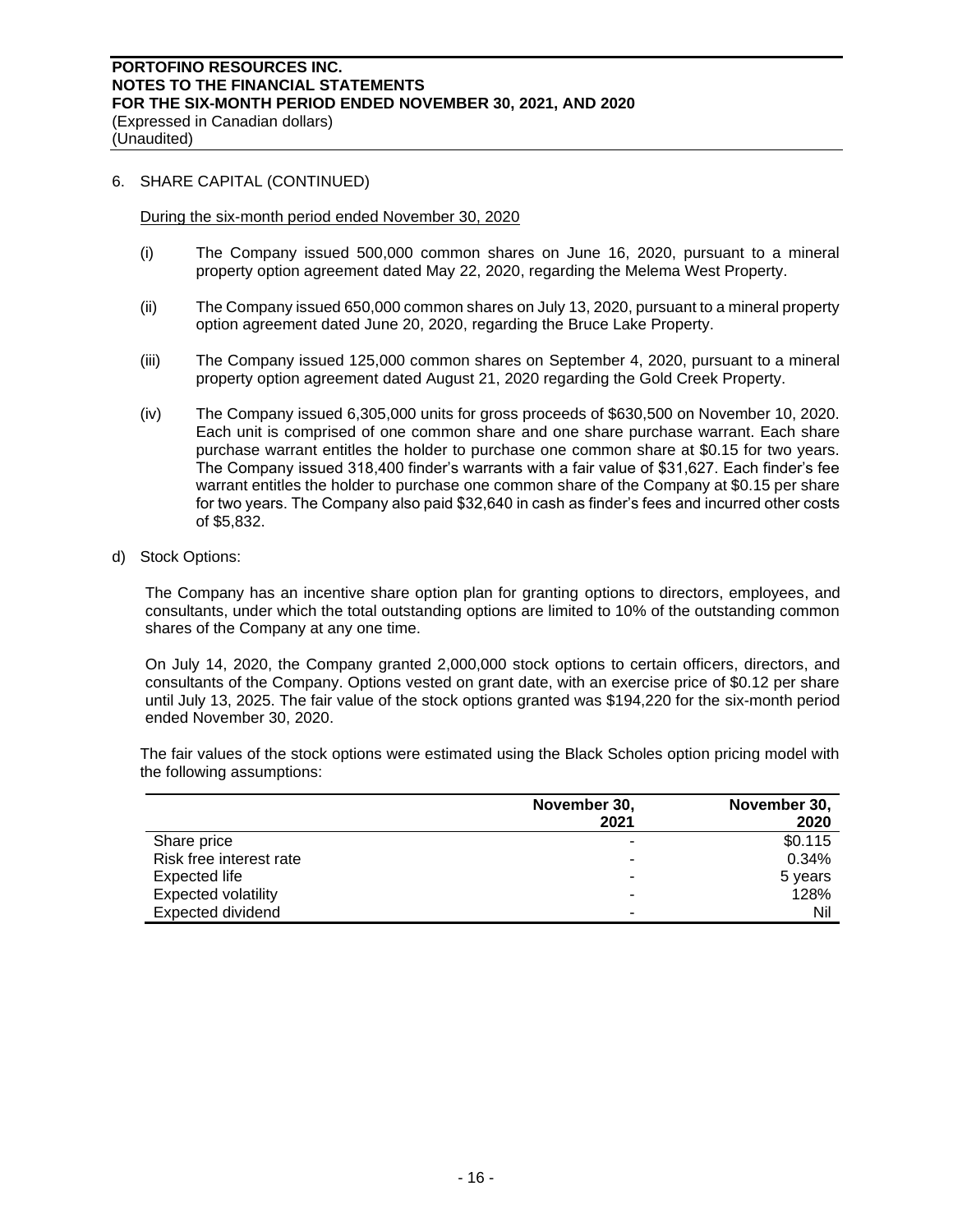(Unaudited)

# 6. SHARE CAPITAL (CONTINUED)

d) Stock Options (continued):

The following options were outstanding and exercisable at November 30, 2021:

|                   | Weighted average      |                    | Remaining Life |
|-------------------|-----------------------|--------------------|----------------|
| Number of Options | <b>Exercise Price</b> | <b>Expiry Date</b> | (in years)     |
| 358,750           | \$0.40                | January 12, 2022   | 0.12           |
| 375,000           | \$0.48                | December 29, 2022  | 1.08           |
| 1,500,000         | \$0.08                | February 27, 2024  | 2.24           |
| 2,000,000         | \$0.12                | July 13, 2025      | 3.62           |
| 4,233,750         | \$0.16                |                    | 1.77           |

There were no options issued during the six-month period ended November 30, 2021.

e) Warrants

During the six-month period ended November 30, 2021, the Company issued 876,334 finder's warrants in connection with the private placement disclosed in Note 6 (c).

During year ended May 31, 2021, the Company issued 318,400 (2020: 1,285,509) finder's warrants in connection with the private placements disclosed in Note 6 (c). The fair value of \$31,627 (2020: \$54,587) was estimated using the Black Scholes option-pricing model with the following assumptions:

|                            | November 30, | May 31, |
|----------------------------|--------------|---------|
|                            | 2021         | 2021    |
| Share price                | \$0.12       | \$0.14  |
| Risk free interest rate    | -            | 0.25%   |
| Expected life              | 3 years      | 2 years |
| <b>Expected volatility</b> | ٠            | 152%    |
| <b>Expected dividend</b>   | Nil          | Nil     |

As at the six-month period ended November 30, 2021, the Company had the following warrants outstanding:

|                                                | Number of    | <b>Weighted Average</b> |
|------------------------------------------------|--------------|-------------------------|
|                                                | Warrants     | <b>Exercise Price</b>   |
| Outstanding, May 31, 2020                      | 35,460,093   | \$0.06                  |
| Issuance of private placement warrants         | 7,705,000    | 0.15                    |
| Issuance of finder's warrants                  | 318,400      | 0.01                    |
| Exercise of warrants                           | (24,050,274) | 0.06                    |
| <b>Expiration of warrants</b>                  | (200,000)    | 0.08                    |
| Outstanding and exercisable, May 31, 2021      | 19,233,219   | 0.09                    |
| Issuance of private placement warrants         | 15,902,781   | 0.12                    |
| Issuance of finder's warrants                  | 876,334      | 0.12                    |
| Exercise of warrants                           | (1,258,000)  | 0.05                    |
| Outstanding and exercisable, November 30, 2021 | 34.754.334   | \$0.11                  |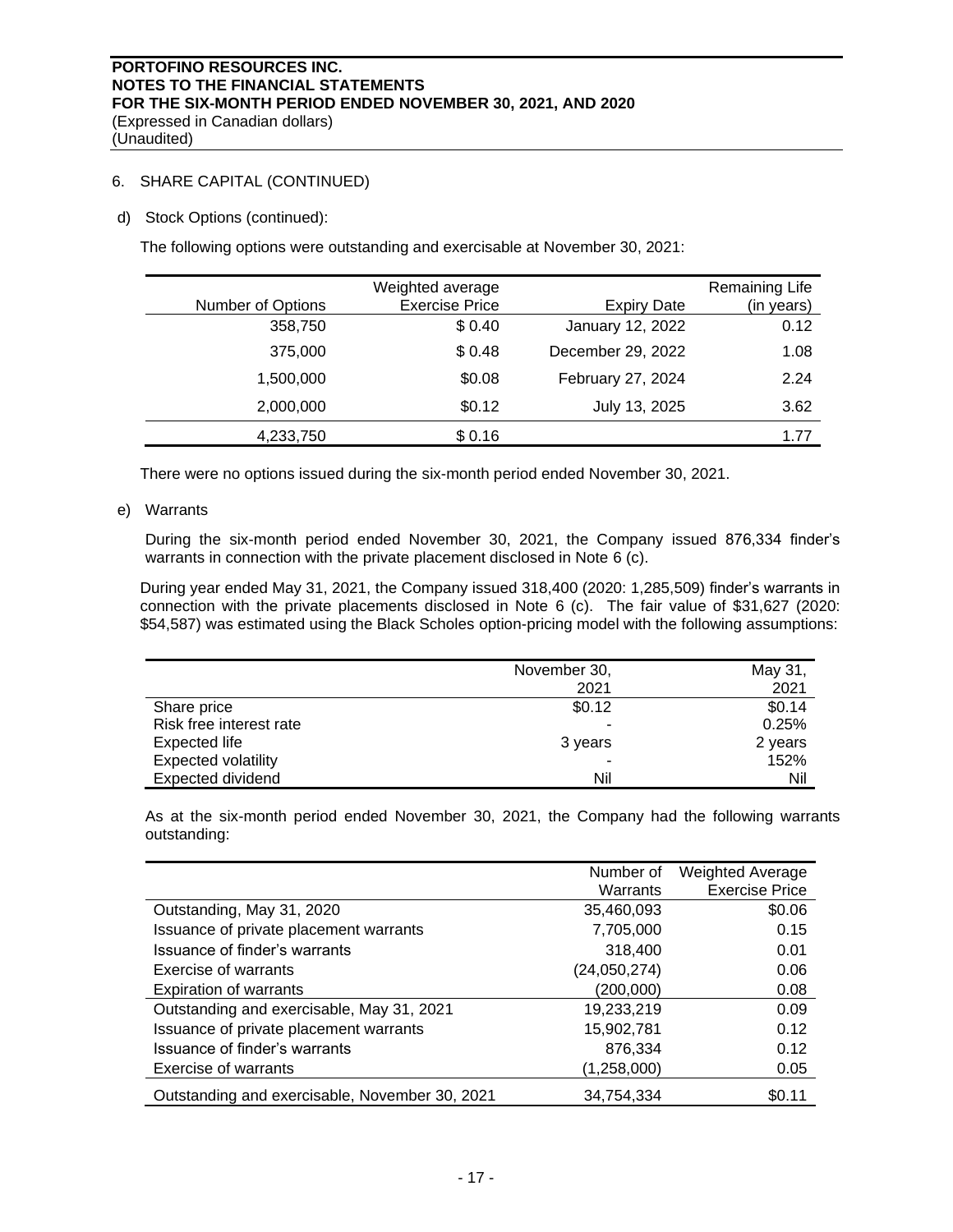(Unaudited)

# 6. SHARE CAPITAL (CONTINUED)

### (e) Warrants (continued)

Details of the warrants outstanding and exercisable at November 30, 2021:

| Number of warrants | Exercise price | Expiry date      | Remaining<br>contractual life<br>(in years) |
|--------------------|----------------|------------------|---------------------------------------------|
| 6,175,819          | \$0.05         | April 27, 2022   | 0.41                                        |
| 3,776,000          | \$0.05         | May 5, 2022      | 0.43                                        |
| 6,623,400          | \$0.15         | November 9, 2022 | 0.94                                        |
| 1,400,000          | \$0.15         | March 24, 2023   | 1.31                                        |
| 8,608,750          | \$0.12         | October 19, 2024 | 2.89                                        |
| 8,170,365          | \$0.12         | November 1, 2024 | 2.92                                        |
| 34,754,334         | \$0.11         |                  | 1.48                                        |

# 7. PROMISSORY NOTES

During the year ended May 31, 2018, the Company advanced US\$127,206 in promissory notes to a company with a common officer. The notes are unsecured and bear interest at 1.5% per month until December 31, 2018. Interest rises to 2.5% per month on any unpaid balances after December 31, 2018. During the year ended May 31, 2019, the Company made additional advances of \$10,000 under the same terms. As at May 31, 2020, the principal and accrued interest outstanding was \$292,110 which was written-down to \$Nil. During the year ended May 31, 2021, the Company recorded interest income of \$Nil (2020: \$58,236) in connection with the promissory notes.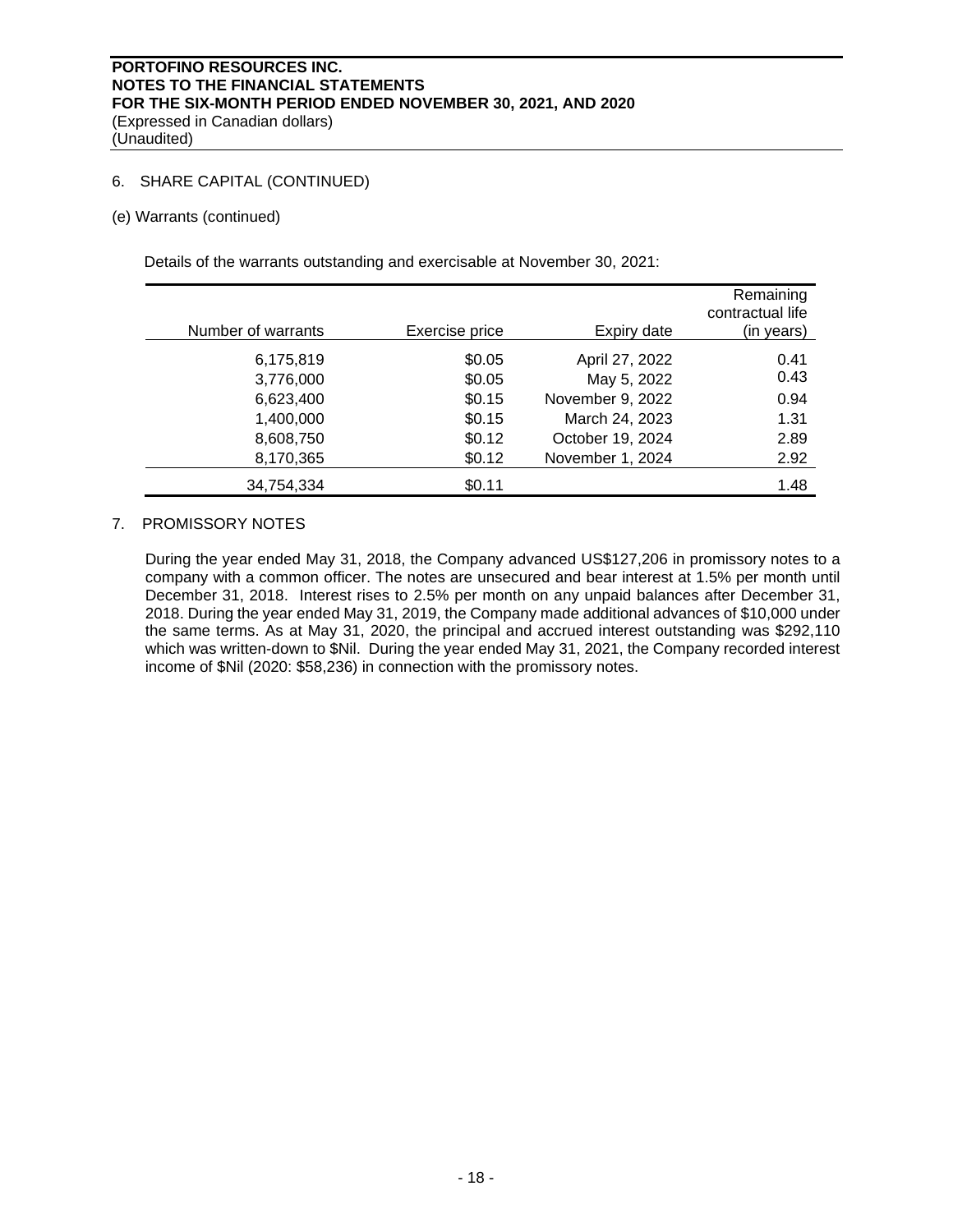(Expressed in Canadian dollars) (Unaudited)

# 8. RELATED PARTY BALANCES AND TRANSACTIONS

Parties are considered to be related if one party has the ability, directly or indirectly, to control the other party or exercise significant influence over the other party in making financial and operating decisions. Related parties may be individuals or corporate entities. A transaction is considered to be a related party transaction when there is a transfer of resources or obligations between related parties.

The following related parties' amounts have been included in amounts receivable and accounts payable and accrued liabilities:

|                                                                | November 30,<br>2021 | November 30,<br>2020 |
|----------------------------------------------------------------|----------------------|----------------------|
|                                                                |                      |                      |
| Amounts receivable<br>Accounts payable and accrued liabilities | 193,515              | 69,517<br>2,500      |

The amounts are due to or advanced to companies controlled by directors of the Company. The amounts receivable, accounts payable and accrued liabilities are non-interest bearing, unsecured and are due upon demand.

Amounts receivable relate to amounts due from a public company having common directors with the Company relating to a cost-sharing arrangement whereby the Company is reimbursed for shared administrative and office expenses.

The Company had the following related party transactions:

|                   | November 30,<br>2021 | November 30,<br>2020 |
|-------------------|----------------------|----------------------|
|                   |                      |                      |
| Professional fees | 30,000               | 30,000               |
| Total             | 30,000               | 30,000               |

Professional fees are paid to companies controlled by the chief financial officer and a director of the Company.

Key management personnel receive compensation in the form of short-term employee benefits. Key management personnel include the officers and directors of the Company. The remuneration of key management is as follows:

|                      | November 30, | November 30, |
|----------------------|--------------|--------------|
|                      | 2021         | 2020         |
|                      |              |              |
| Share-based payments | ۰            | 160,000      |
| Management fees      | 76.200       | 67,300       |
|                      | 76,200       | 127,300      |

Management services were provided by companies controlled by two directors of the Company.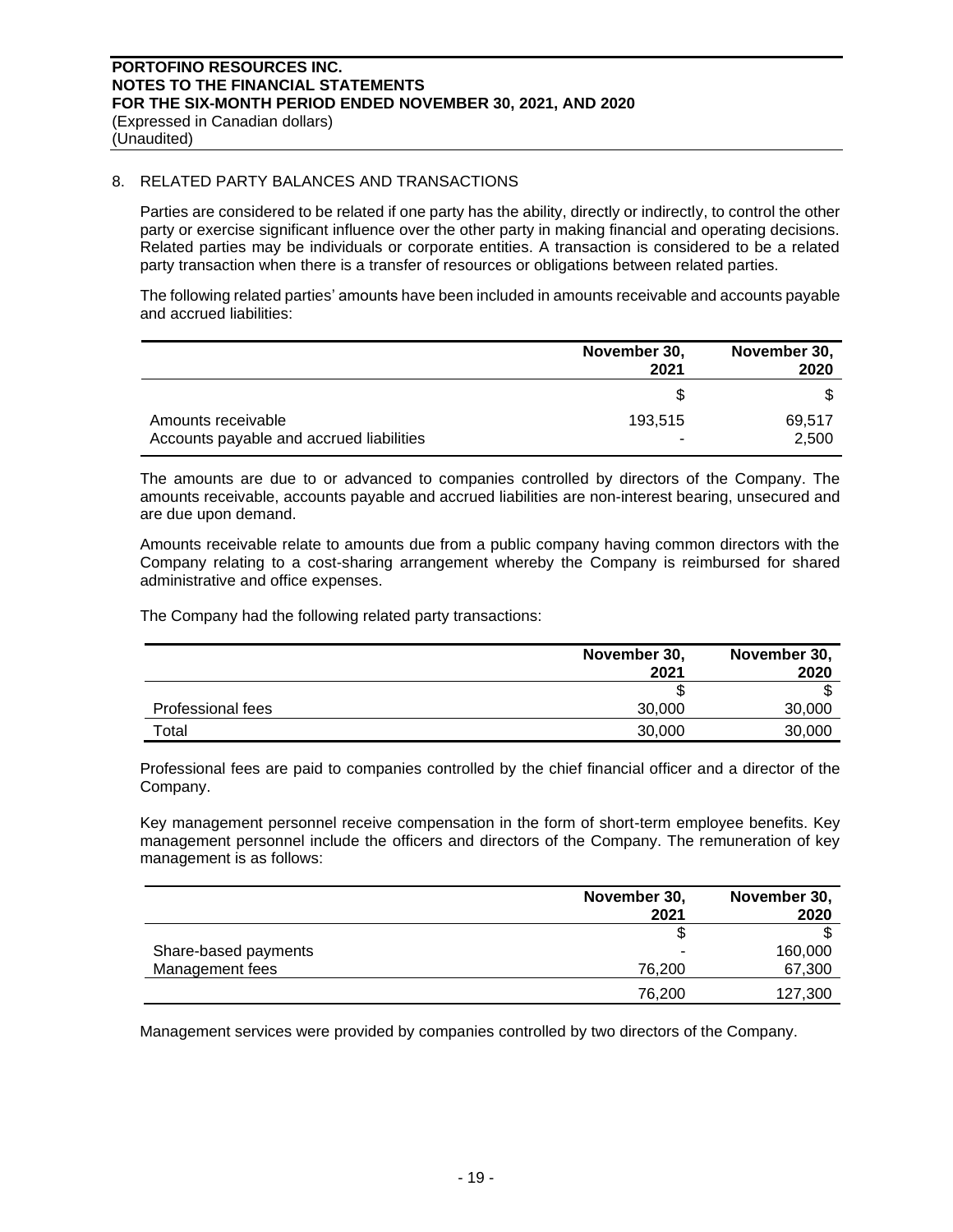(Expressed in Canadian dollars) (Unaudited)

### 9. MANAGEMENT OF CAPITAL

The Company's objectives when managing capital are to safeguard the Company's ability to continue as a going concern in order to pursue the sourcing and exploration of its resource property. The Company does not have any externally imposed capital requirements to which it is subject.

The Company considers the aggregate of its share capital, contributed surplus and deficit as capital. The Company manages the capital structure and makes adjustments to it in light of changes in economic conditions and the risk characteristics of the underlying assets. To maintain or adjust the capital structure, the Company may attempt to issue new shares or dispose of assets or adjust the amount of cash.

# 10. FINANCIAL INSTRUMENTS AND FINANCIAL RISK

International Financial Reporting Standards 7, *Financial Instruments: Disclosures*, establishes a fair value hierarchy that reflects the significance of the inputs used in making the measurements. The fair value hierarchy has the following levels:

Level 1 - quoted prices (unadjusted) in active markets for identical assets or liabilities;

Level 2 - inputs other than quoted prices included in Level 1 that are observable for the asset or liability, either directly (i.e. as prices) or indirectly (i.e. derived from prices); and

Level 3 - inputs for the asset or liability that are not based on observable market data (unobservable inputs).

# *Fair Value of Financial Instruments*

The Company's financial assets include cash, which is classified as Level 1. The carrying value of these instruments approximates their fair values due to the relatively short periods of maturity of these instruments.

Assets measured at fair value on a recurring basis were presented on the Company's statements of financial position as at November 30, 2021 are as follows:

|      |                                                                                        | Fair Value Measurements Using                             |                                                    |         |  |
|------|----------------------------------------------------------------------------------------|-----------------------------------------------------------|----------------------------------------------------|---------|--|
|      | Quoted Prices in<br><b>Active Markets</b><br>For Identical<br>Instruments<br>(Level 1) | Significant<br>Other<br>Observable<br>Inputs<br>(Level 2) | Significant<br>Unobservable<br>Inputs<br>(Level 3) | Total   |  |
|      |                                                                                        |                                                           | \$                                                 | \$      |  |
| Cash | 796,279                                                                                |                                                           |                                                    | 796,279 |  |

# *Fair value*

The fair value of the Company's financial instruments approximates their carrying value as at November 30, 2021, because of the demand nature or short - term maturity of these instruments.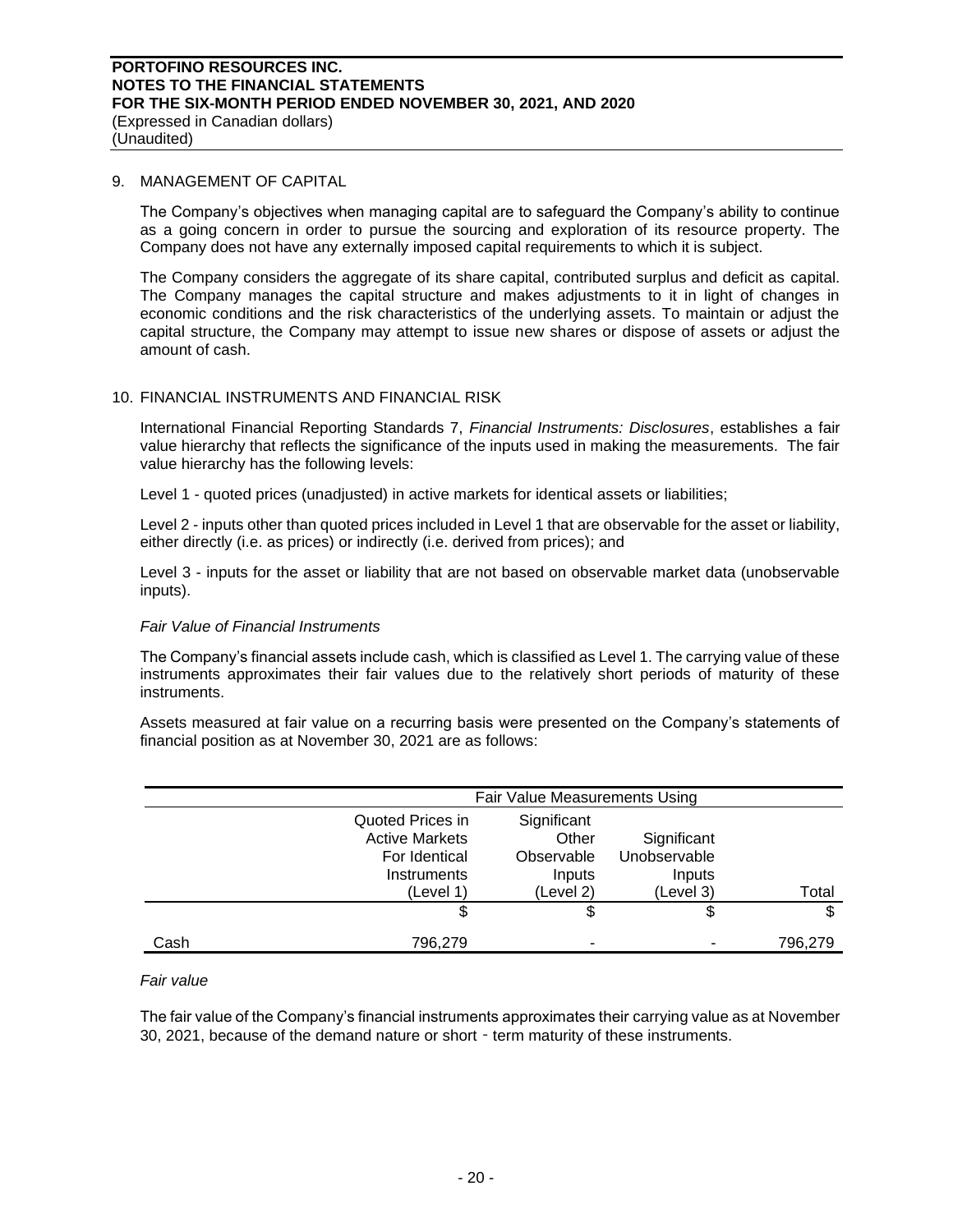(Unaudited)

# 10. FINANCIAL INSTRUMENTS AND FINANCIAL RISK (CONTINUED)

The following table summarizes the carrying value of the Company's financial instruments:

|                         | November 30, | November 30, |  |
|-------------------------|--------------|--------------|--|
|                         | 2021         | 2020         |  |
|                         |              |              |  |
| Cash (i)                | 796.279      | 305,936      |  |
| Amounts receivable (ii) | 193.515      | 69.517       |  |
| Accounts payable (ii)   | 32.728       | 112.240      |  |

(i) FVTPL

(ii) Amortized cost

### *Financial risk management objectives and policies*

The Company's financial instruments include cash, amounts receivable, promissory notes and accounts payable. The risks associated with these financial instruments and the policies on how to mitigate these risks are set out below. Management manages and monitors these exposures to ensure appropriate measures are implemented on a timely and effective manner.

### (i) *Currency risk*

The Company is exposed to foreign currency risk related to cash payments, exploration expenditures and its promissory notes that are denominated in US dollars and Argentine Pesos. The Company's expenses are denominated in Canadian dollars. The Company's corporate office is based in Canada. Management does not hedge its exposure to foreign exchange risk and the Company's net exposure is limited.

The principal business of the Company is the identification and evaluation of assets or a business and once identified or evaluated, to negotiate an acquisition or participation in a business subject to receipt of shareholder approval and acceptance by regulatory authorities.

#### (ii) *Interest rate risk*

The Company is exposed to interest rate risk to the extent that the cash maintained at the financial institution. The fair value interest rate risk on cash is insignificant due to their short - term nature.

The Company has not entered into any derivative instruments to manage interest rate fluctuations.

### (iii) *Credit risk*

Credit risk is the risk of loss associated with the counterparty's inability to fulfill its payment obligations. Financial instruments that potentially subject the Company to concentrations of credit risks consist of cash. To minimize the credit risk, the Company places these instruments with a high quality financial institution.

### (iv) *Liquidity risk*

In the management of liquidity risk of the Company, the Company maintains a balance between continuity of funding and the flexibility through the use of borrowings. Management closely monitors the liquidity position and expects to have adequate sources of funding to finance the Company's projects and operations.